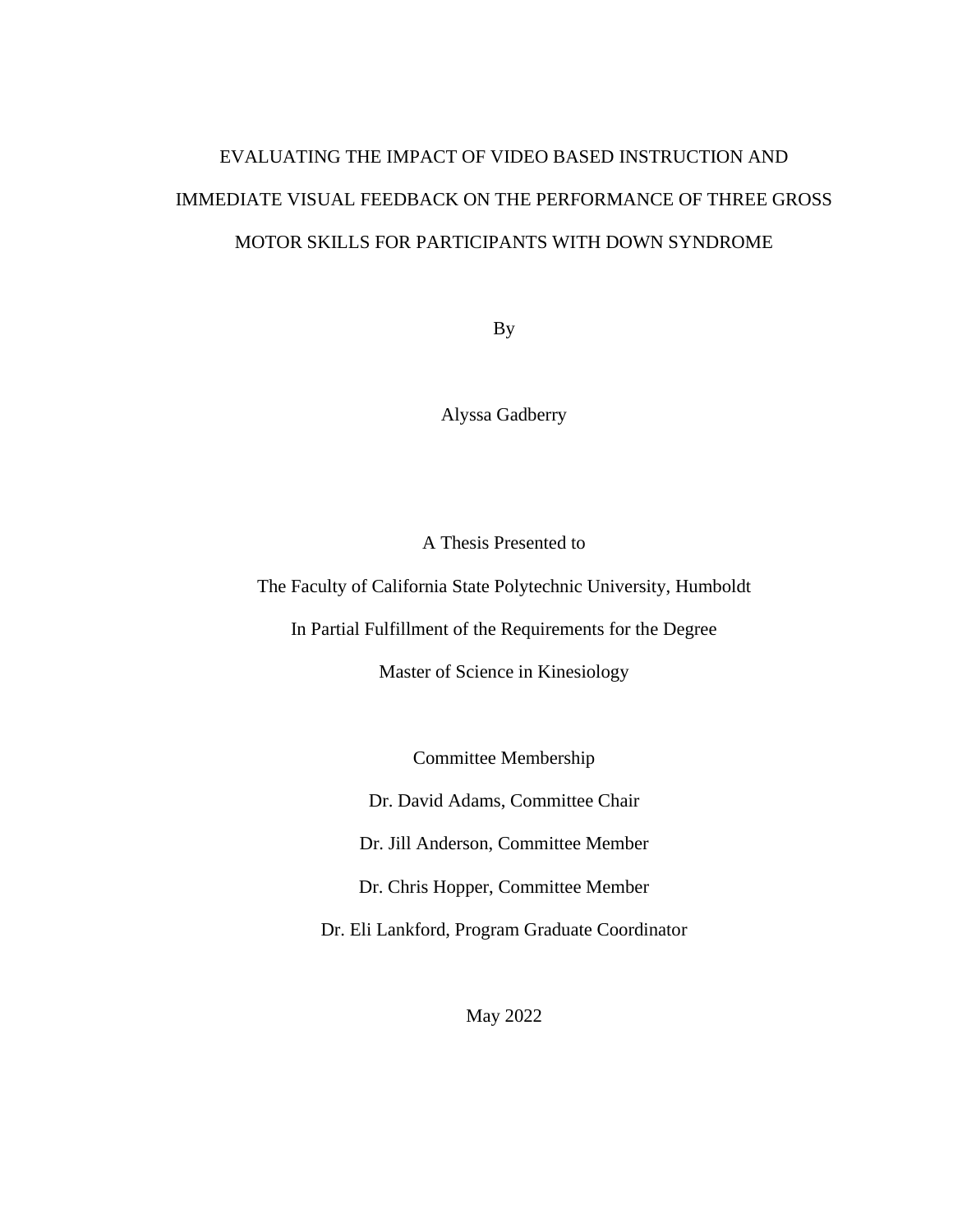#### ABSTRACT

# <span id="page-1-0"></span>EVALUATING THE IMPACT OF VIDEO BASED INSTRUCTION AND IMMEDIATE VISUAL FEEDBACK ON THE VISUAL PERFORMANCE OF THREE GROSS MOTOR SKILLS FOR PARTICIPANTS WITH DOWN SYNDROME

# Alyssa Gadberry

The purpose of this study was to evaluate the impact of video based instruction combined with immediate visual feedback on the performance of three different gross motor skills for children with Down Syndrome (DS). The participants in this study are two children with DS. They were selected for this study based upon these qualifying factors: enrolled in a moderate/severe special day class, enrolled in a title one school, have Down syndrome and displayed deficits in gross motor abilities based upon the administration of the Total Gross Motor Development-3 (TGMD-3) assessment. The research design is a multiple baseline design where three areas of concern are evaluated. These areas included skipping, overhand throw and underhand roll. The results of the study showed that in order for video modeling to be effective, multiple opportunities to view the video needed to present to participants. Video based modeling was combined with immediate visual feedback. The participants made minimal progress in the areas of overhand throw and underhand roll but the participants did not improve in the area of skipping. The participants' motor patterns and performance of skipping were identical to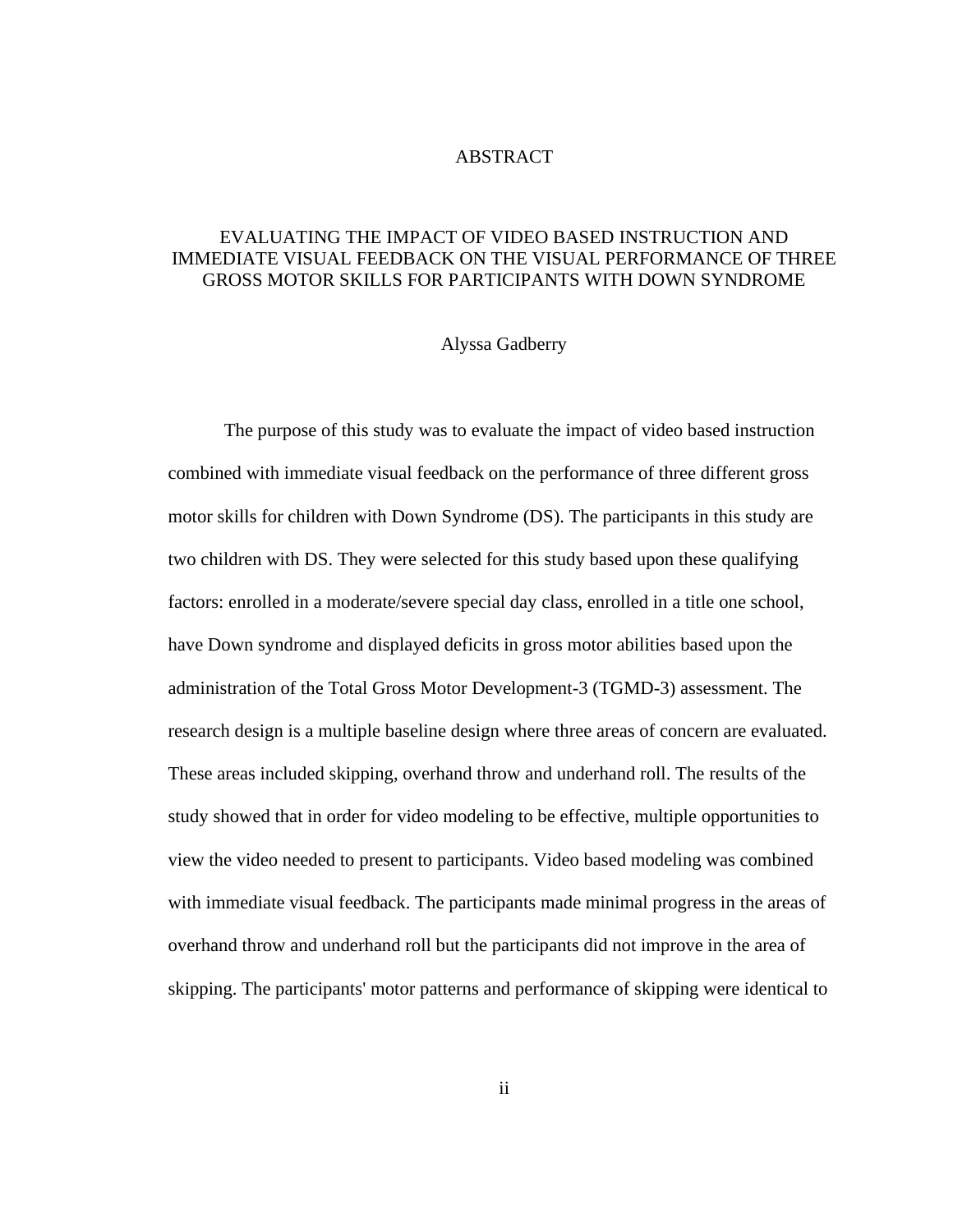another indicating a correlation to DS. This research shows that video based instruction is often more effective when paired with other evidence based practices.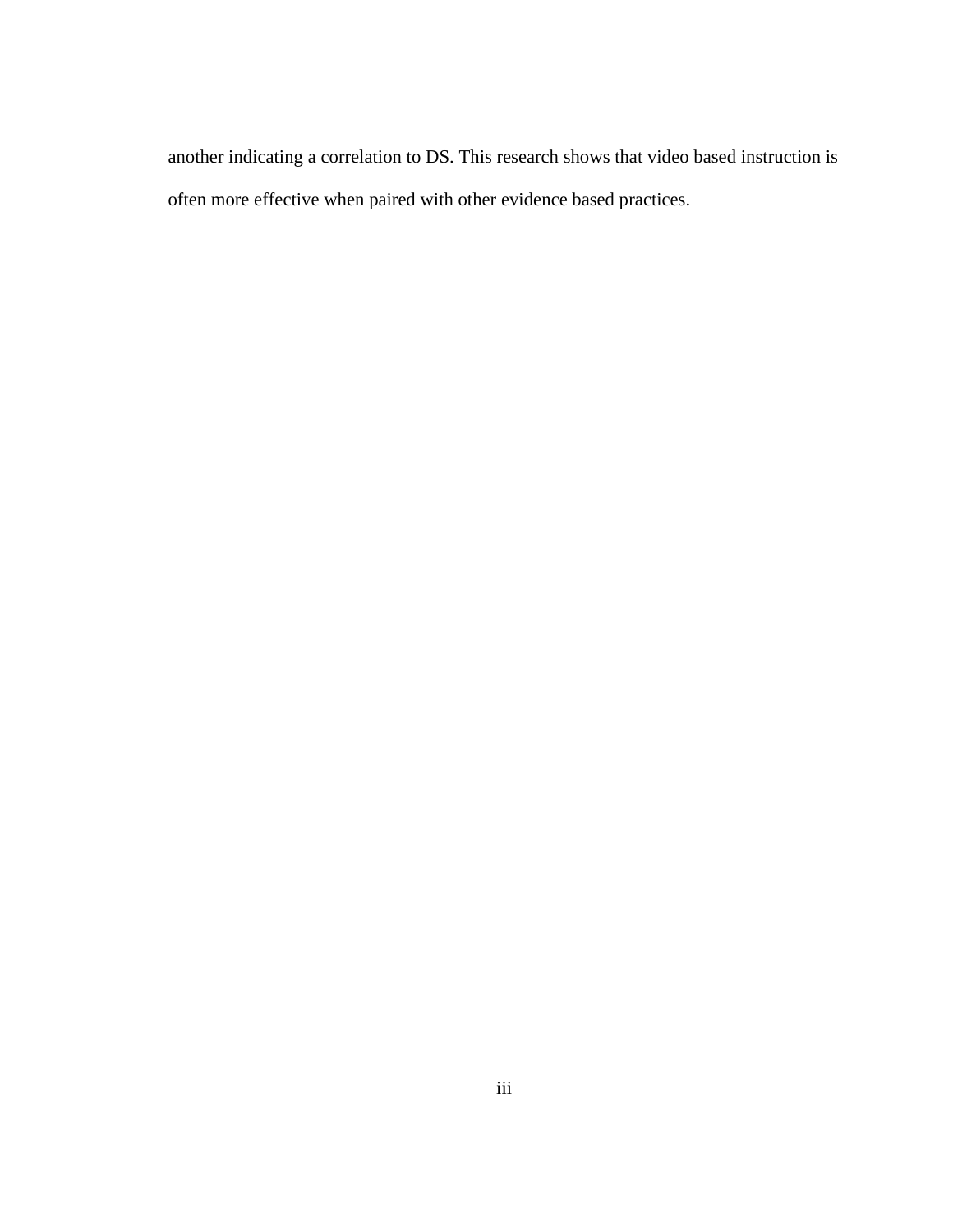# TABLE OF CONTENTS

| <b>Contents</b>                                    |                |
|----------------------------------------------------|----------------|
| <b>ABSTRACT</b>                                    | ii             |
| <b>LIST OF FIGURES</b>                             | vi             |
| <b>INTRODUCTION</b>                                | $\mathbf{1}$   |
| Down Syndrome                                      | $\mathbf{1}$   |
| Gross Motor Skills for Children with Down Syndrome | $\overline{2}$ |
| Video-Based Instruction                            | 3              |
| Video Modeling in Physical Education               | $\overline{4}$ |
| <b>METHOD</b>                                      | 5              |
| Participants                                       | 5              |
| Procedure                                          | 6              |
| Setting                                            | 8              |
| Test/Instruments                                   | 8              |
| <b>Research Design</b>                             | 10             |
| Social Validity                                    | 11             |
| Data Analysis                                      | 12             |
| <b>RESULTS</b>                                     | 13             |
| Participant One                                    | 13             |
| <b>Baseline</b>                                    | 13             |
| Intervention                                       | 14             |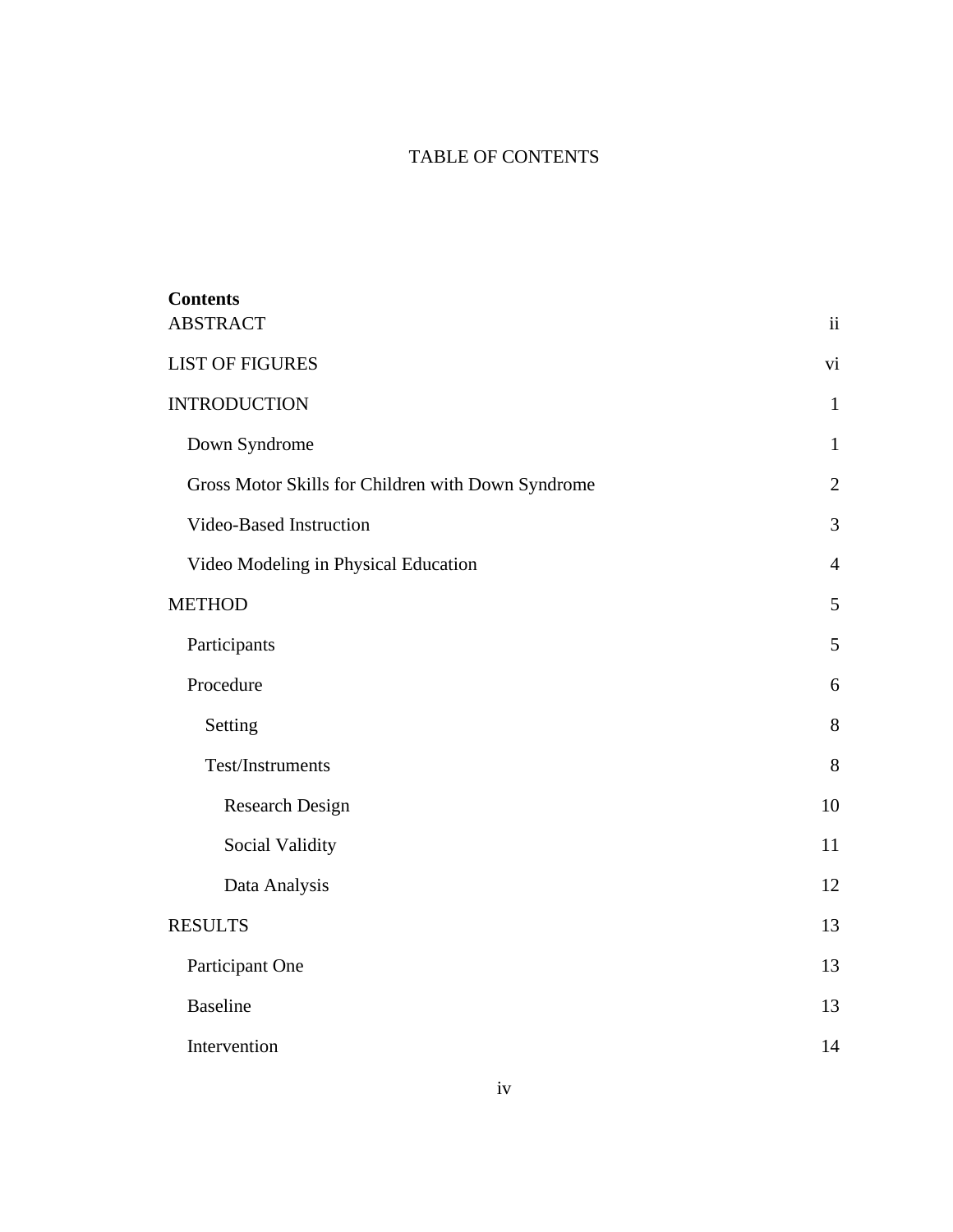| Participant Two                         | 16 |
|-----------------------------------------|----|
| <b>Baseline</b>                         | 16 |
| Intervention                            | 16 |
| <b>Social Validity Findings</b>         | 19 |
| <b>DISCUSSION</b>                       | 20 |
| CONCLUSIONS, SUMMARY OR RECOMMENDATIONS | 22 |
| <b>REFERENCES</b>                       | 23 |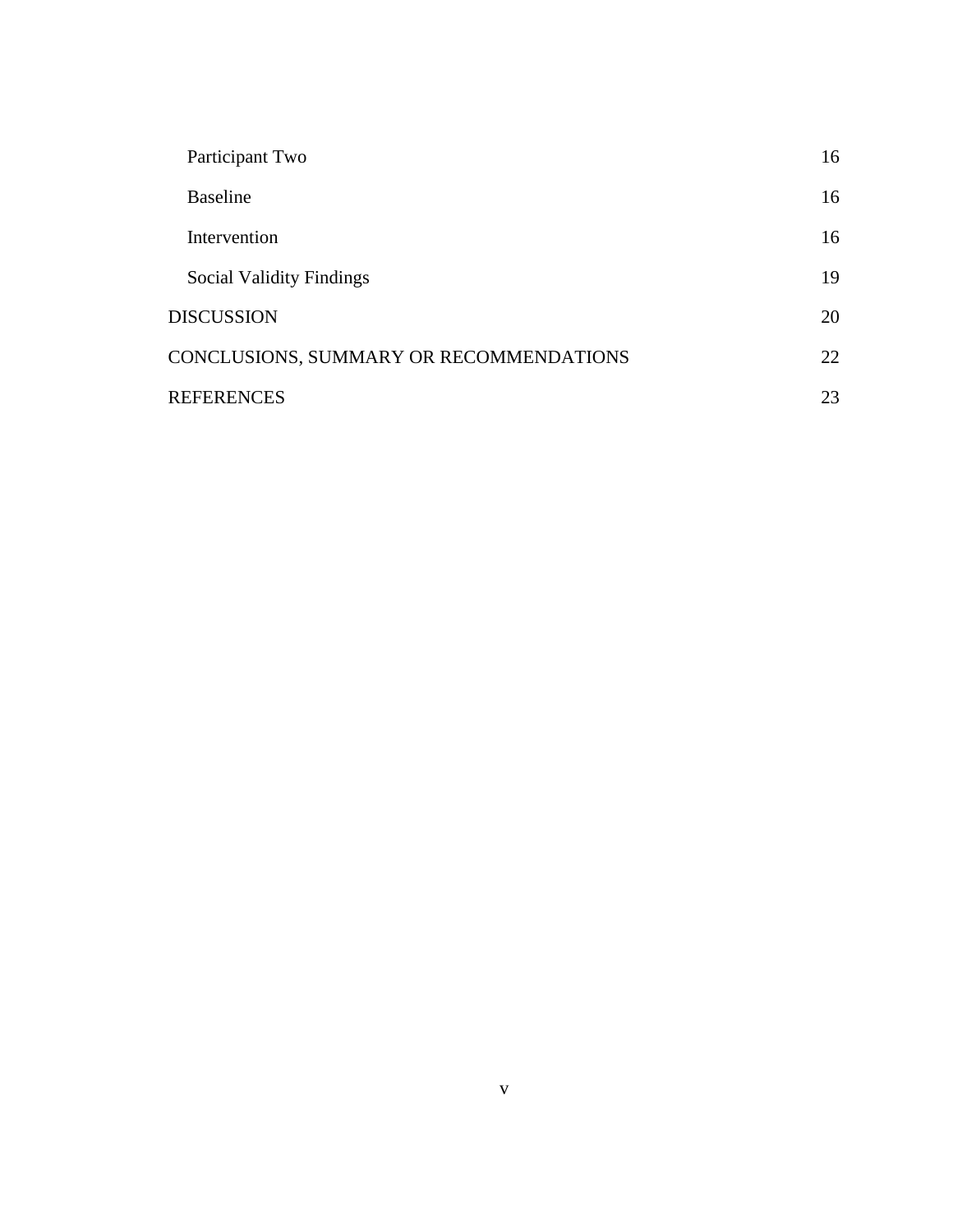# LIST OF FIGURES

<span id="page-5-0"></span>

| Figure 1 Multiple Baseline Across Behaviors |  |
|---------------------------------------------|--|
| Figure 2 Multiple Baseline Across Behaviors |  |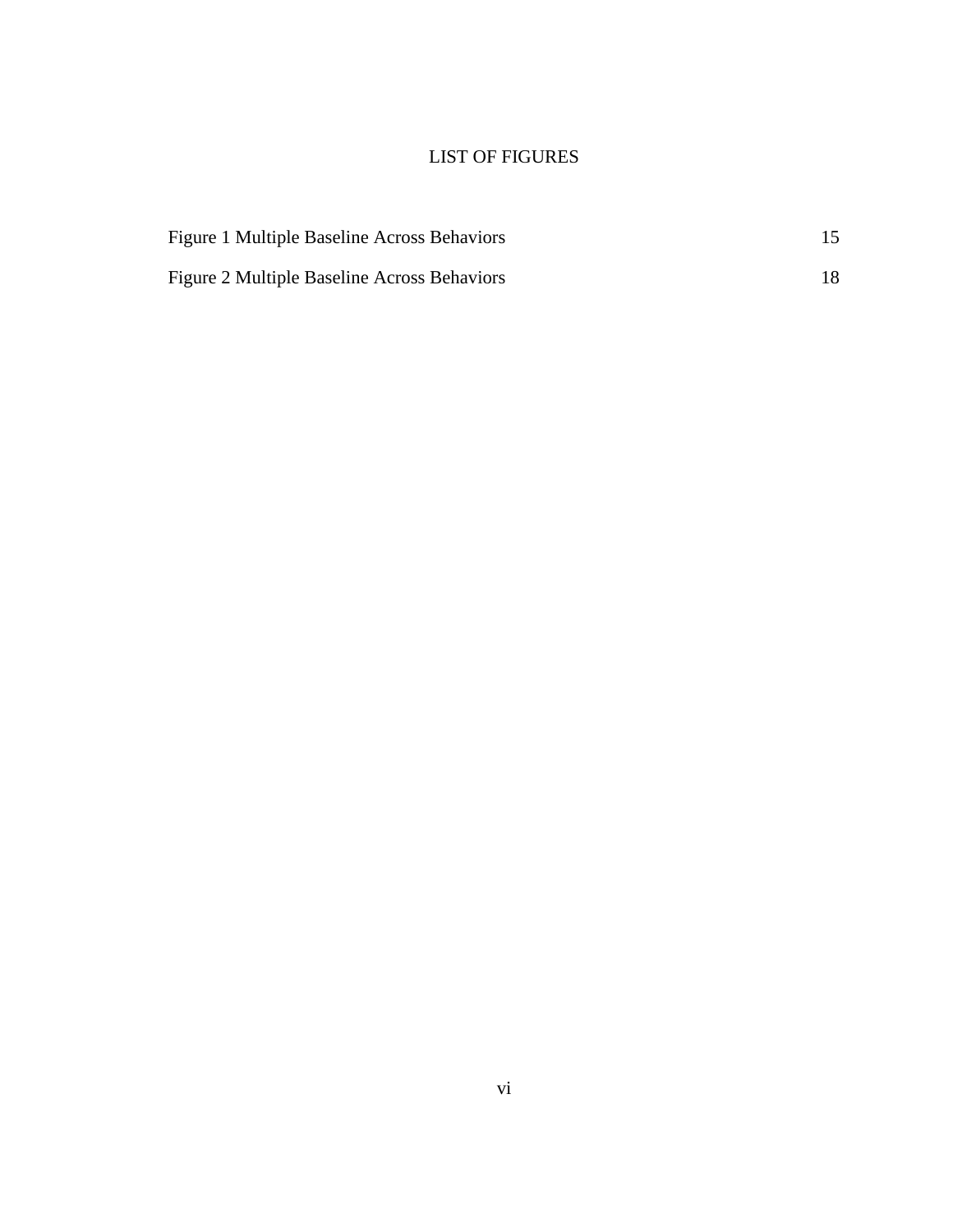#### INTRODUCTION

<span id="page-6-0"></span>Locomotor and non-locomotor skills are important aspects of motor development and motor learning and provide opportunities for future development (Newell, 2020; Seefedlt, 1980; Sport New Zealand, 2012; Thelen, 1980). Motor development and motor learning are important aspects of physical education and can help develop specific motor skills, such as gross motor and manipulative skills (Sheikh et al., 2011). Individuals with Down syndrome (DS) display deficits in motor development in a variety of areas such as lower levels of strength inhibiting movement skills, decreased mobility and decrease in balance, along with many others (Cannella-Malone et al., 2013; Carmeli et al., 2002). These deficits in motor development amongst individuals with DS are imperative to the physical development of participants with DS and their ability to navigate and participate in physical education (Newell, 2020; Seefedlt, 1980; Sport New Zealand, 2012). An important concept that can help aid in the improvement of motor development skills, is video modeling.

#### Down Syndrome

<span id="page-6-1"></span>The Center for Disease Control (CDC, 2021) has stated that individuals born with DS occurs when an individual has an extra chromosome. When this happens, it changes how that person develops mentally and physically. A few physical features are a shorter neck, poor muscle tone, loose joints and these individuals tend to be shorter, along with many other features (CDC, 2021). Researchers have reported that participants with DS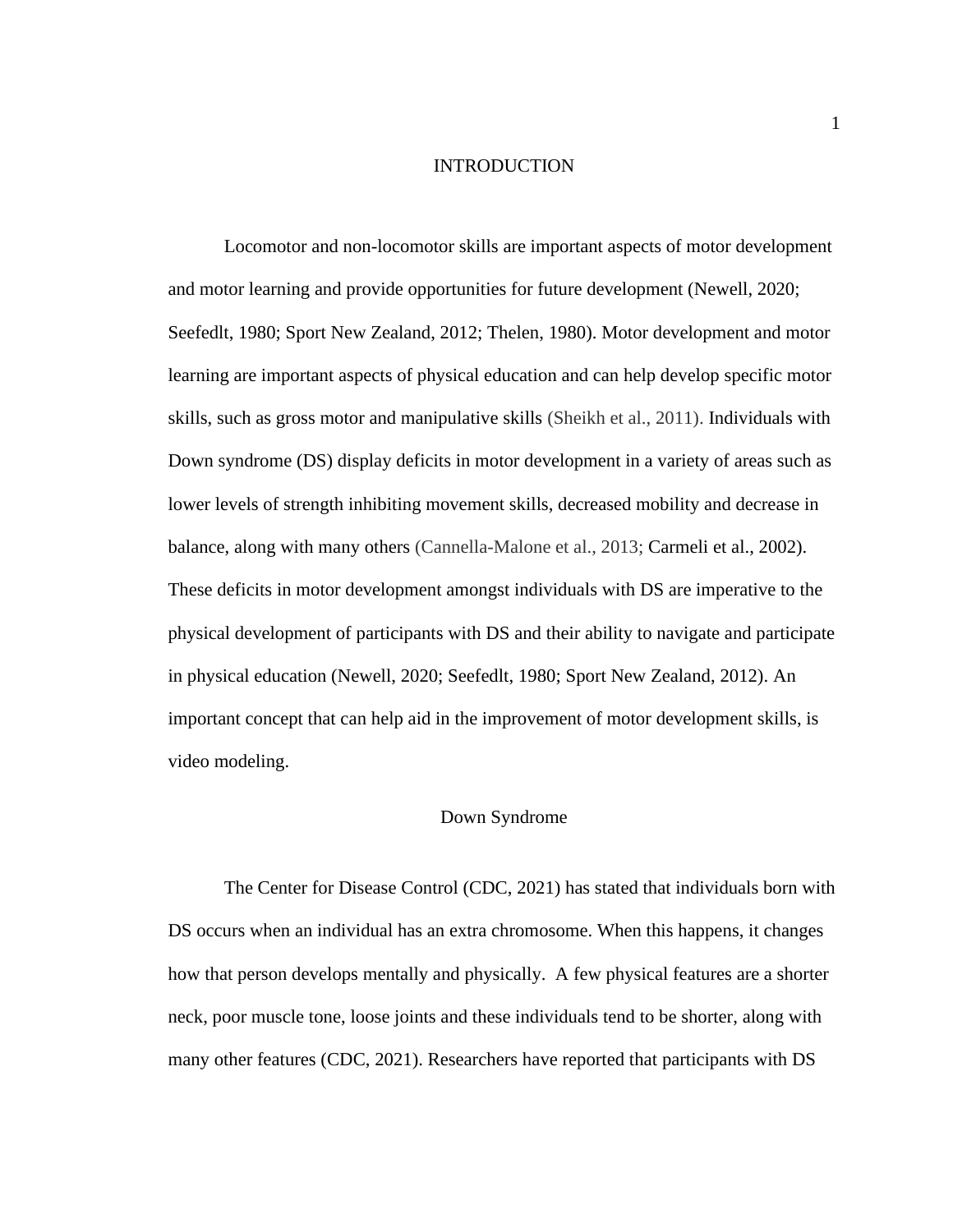have reduced levels of physical activity when compared to their typically developing peers (Diaz, 2020; Shields & Blee, 2012). This lack of physical activity may be due to barriers experienced by participants with DS which include low muscle strength, parental concerns about safety, physical and behavioral skills and accessibility (Diaz, 2020; Shields & Blee, 2012). Individuals with DS face physical differences from birth that impact their willingness, or ability, to partake in physical education activities.

#### Gross Motor Skills for Children with Down Syndrome

<span id="page-7-0"></span>Gross motor skills are an important component of physical development and physical activity (Burns et al., 2022; Leroy, 1951). Participants participate in physical activity at greater rates when these motor skills are developed (Burns et al., 2022; Leroy, 1951). As well as gross motor skills, manipulative skills are an important component of physical development and when developed allow participants to partake in physical activities (Burns et al., 2022). Malak (2015) stated that children with DS have delays in standing, walking and motor development due to smaller cerebrums, brain maturation disorders which correlate with motor functions and balance. Both standing and walking are motor task skills that are needed to perform more advanced, or concentrated, gross motor skills (Malak, 2015).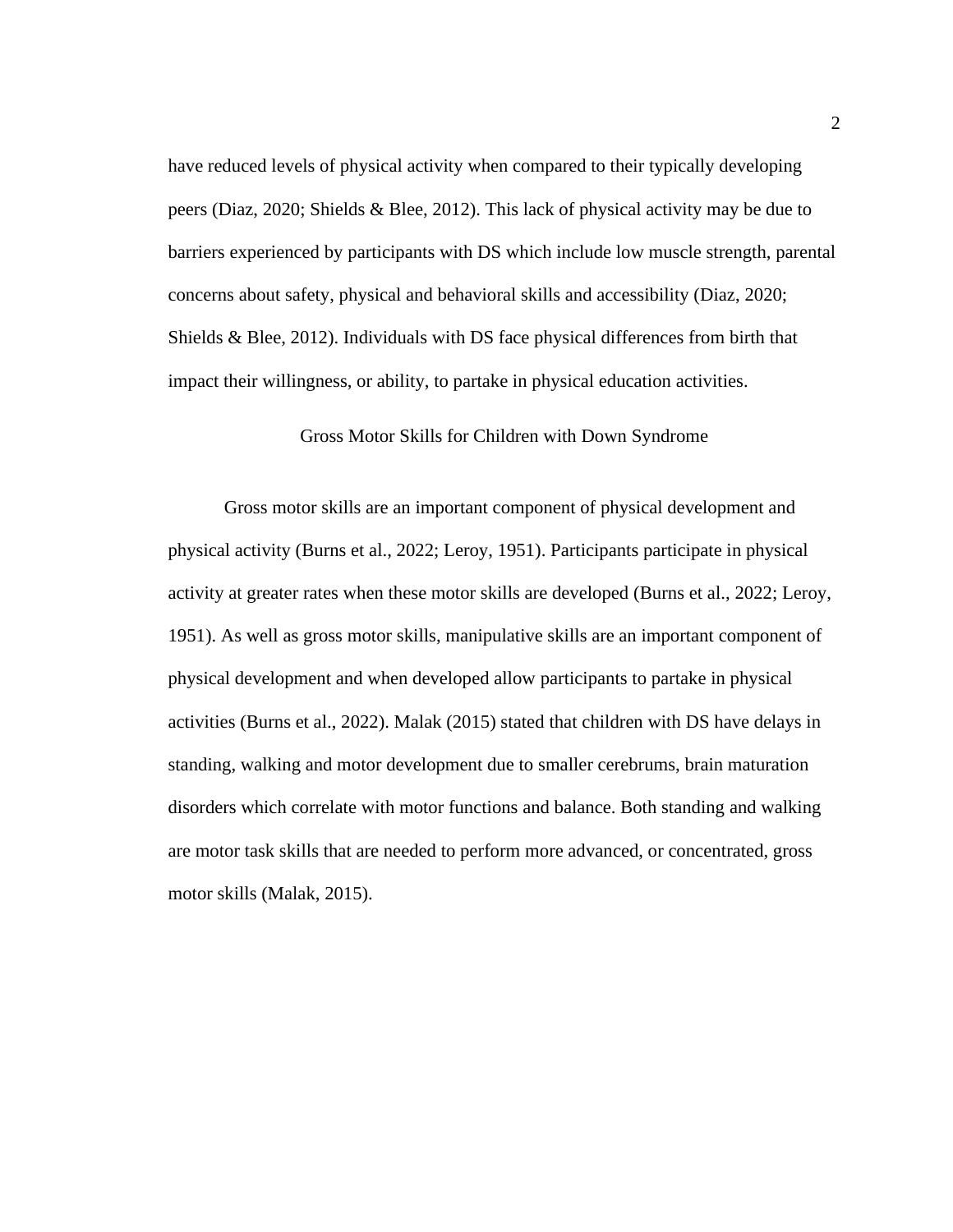#### Video-Based Instruction

<span id="page-8-0"></span>Effective instruction requires teachers to use a variety of instructional practices, techniques, and procedures to present information to participants in specific ways to ensure learning occurs (Park et al., 2018). Video based instruction has been identified as a strong practice for improving skills for participants with disabilities, specifically gross motor skills (Adams et al., 2021, Bittner et al., 2016). Video modeling is one technique that uses observational learning to provide both visual demonstration and feedback, thus allowing the participants to see how a skill is performed and replicate that performance (Lee & Gao, 2020). When working with participants video modeling has been used to help with skill acquisition (Park et al., 2018). Researchers have reported that video modeling can be used with participants that have a wide range of abilities and in several different education contexts (Park et al., 2018; Yanardag et al., 2012). Park et al. (2018) demonstrated video modeling to be an effective instructional practice when working with participants with disabilities as the process provides a visual guided approach to learning skill development. Lee and Gao (2020) supported these results and further reported physical education being an ideal context to use video modeling as learning occurs within the psychomotor domain.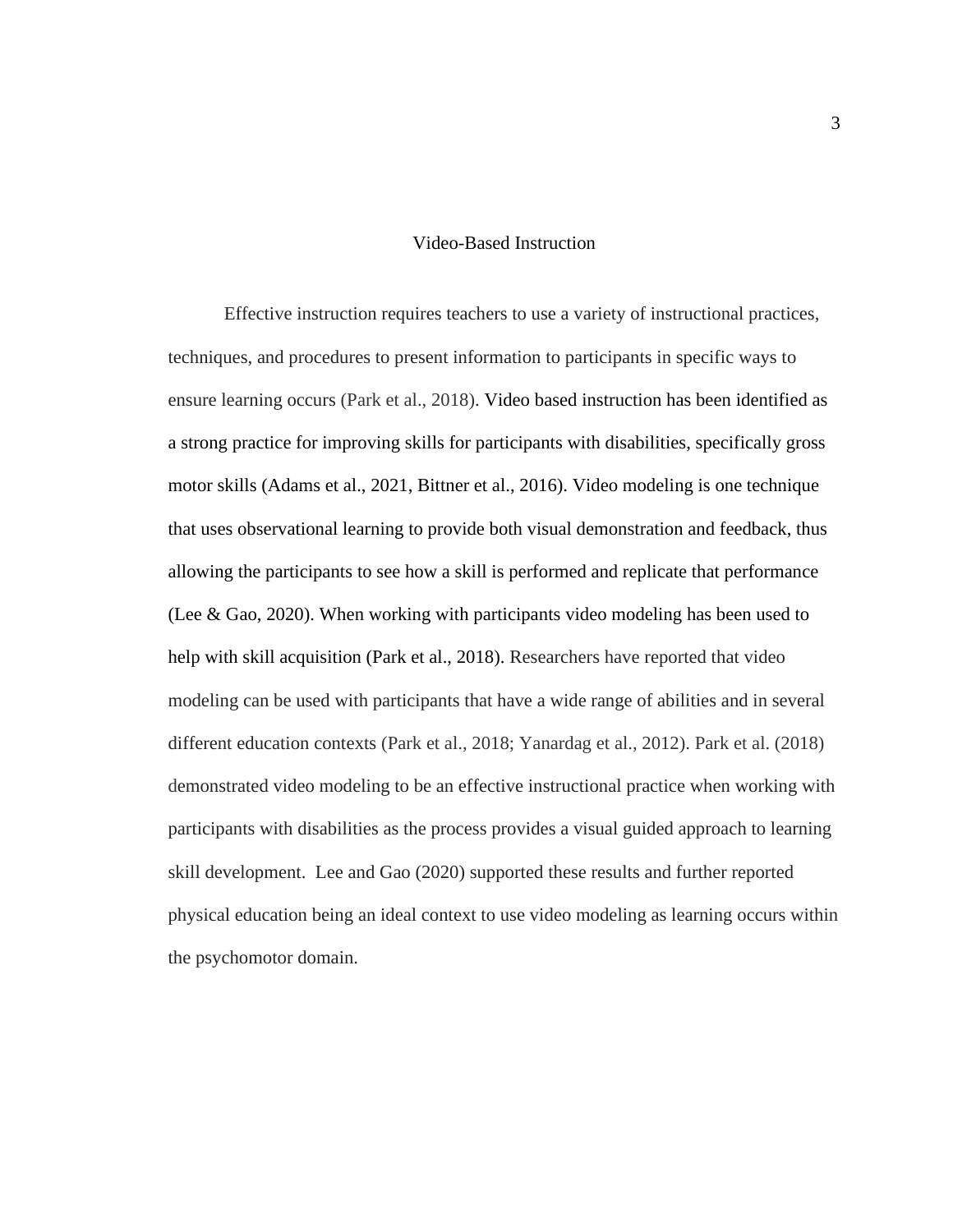# Video Modeling in Physical Education

<span id="page-9-0"></span>Video modeling can be used to help teach participants how to acquire skills in physical education. There have been various studies demonstrating the effectiveness of video modeling across settings (Obrusnikova & Rattigan, 2016), such as aquatic skills (Yanardag, 2014) and gymnastics movements (Bouazizi et al., 2014). In a majority of the articles, researchers found that participants had an increase in performance relating to the desired skill the student was being taught (Bouazizi et al., 2014; Lee & Gao, 2020). Therefore, the purpose of this study was to evaluate the impact of video based instruction combined with immediate visual feedback on the performance of three different gross motor skills for children with DS. The researchers hypothesize that the combination of both video modeling and immediate impact will have a functional relationship to the improved performance of the participants.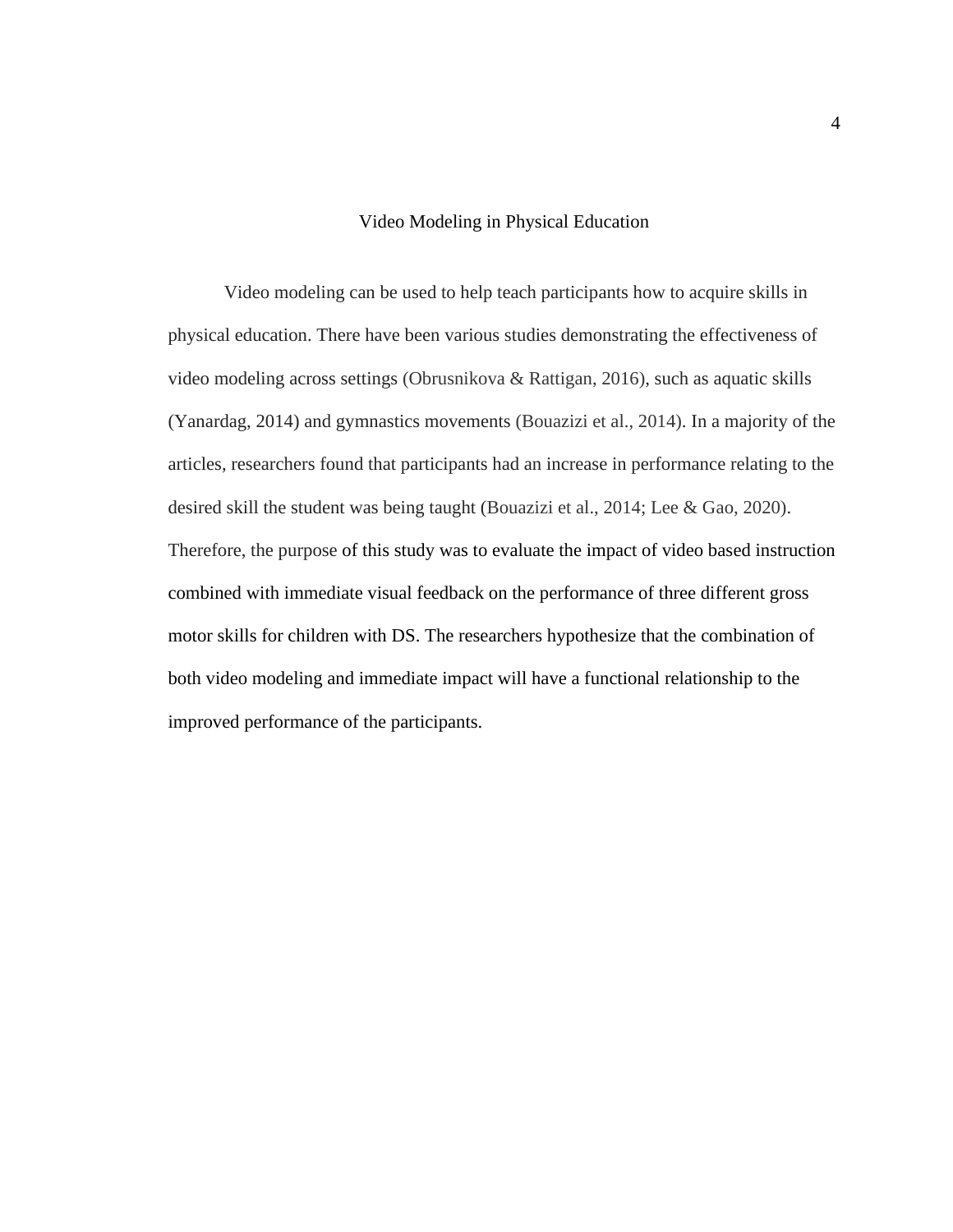#### **METHOD**

# Participants

<span id="page-10-1"></span><span id="page-10-0"></span>The participants in this study included two participants ( $N = 2$ ) with Down syndrome. Both participants had a range of abilities and both displayed challenges with locomotor and manipulative skills. The areas of struggle for both participants included, skipping, throwing overhand and rolling a ball underhand as reported by their homeroom teacher through direct observation. Participants were chosen for this study based on the following similarities: (a) both participants were part of a moderate/severe special education day class at a Title I elementary school, (b) both participants scored 25 and 26 on their raw scores for locomotor and nonlocomotor skills on the TGMD-3. For locomotor skills, participants scored an 11 and 10 in locomotor skills. In nonlocomotor skills, participants both scored 15 raw scores. Based upon their raw scores their age equivalency based upon the TGMD-3 assessment is correlated to less than 3 years however their chronological age during assessment was 8 years and 10 months. Based upon scaled scores which were 1 for locomotor and 1 for ball skills, for both participants, they were classified as impaired/delayed under the category of descriptive term. Participants qualified for this study based on their total gross motor development score using the Test of Gross Motor Development 3 (TGMD-3; Ulrich, 2019).

Participant 1 in this study was an 8 year old male with DS. This student had been attending the school for 4 years. Prior to the study, visual cues, teacher modeling and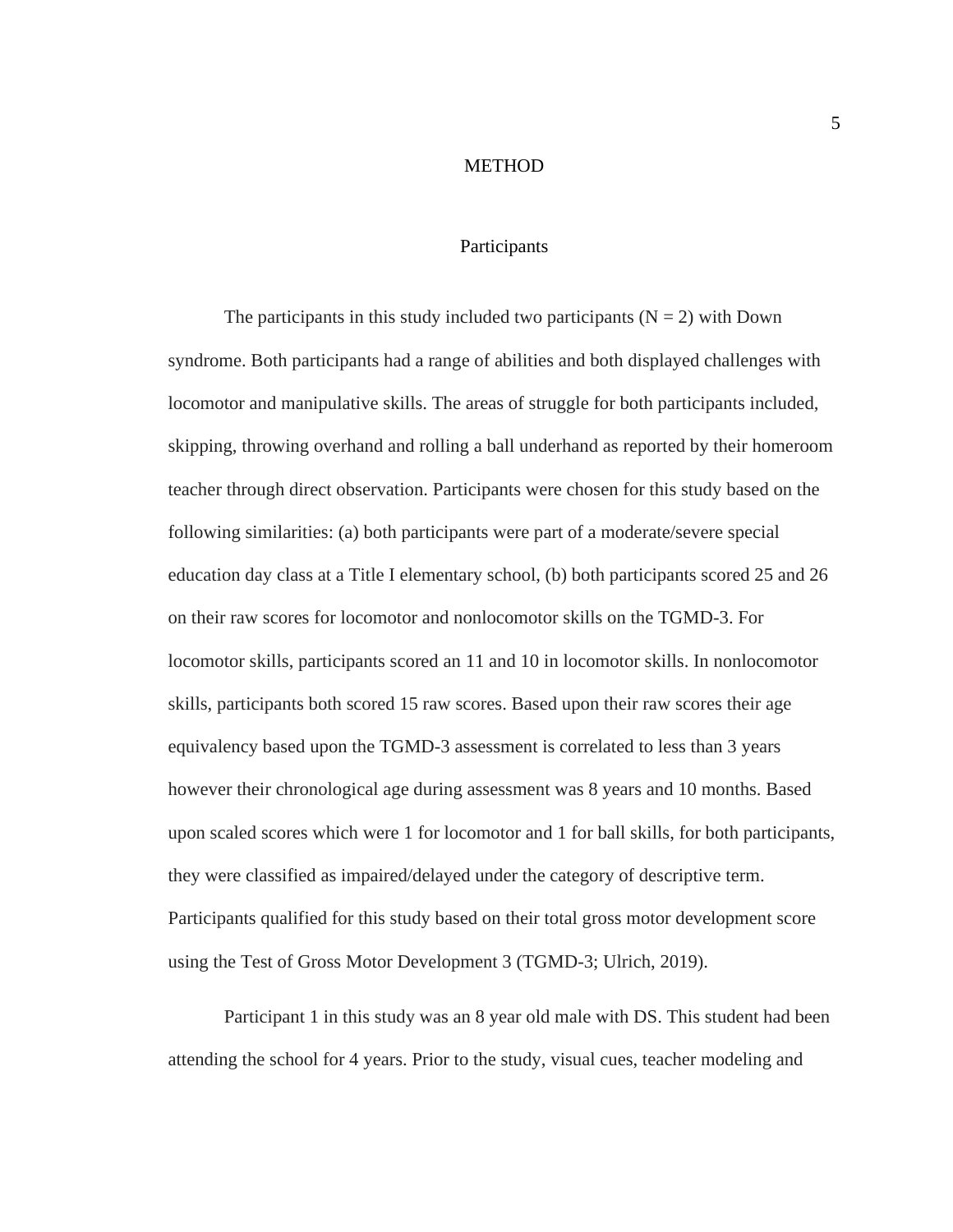repeated directions were provided for this participant when participating in physical education activities. As well as implementing prior interventions, this student participated in most physical education activities. This student did not qualify for adapted physical education services but displayed struggles with certain areas of gross motor skill development and functioning.

Participant 2 in this study was an 8 year old female with DS. This student had been attending the school for 4 years. Prior to the study, the main researcher provided the student with teacher modeling, visual cues and repeated directions were provided for this participant when engaging in physical education activities. Prior to this study, participant 2 did not always participate in physical education activities and needed positive reinforcement with the options of choice of which physical education activities were taught. This allowed participant 2 to engage in the physical education activities. This participant did receive adapted physical education services and displayed struggles with gross motor skills and functioning.

## Procedure

<span id="page-11-0"></span>Participants were selected for this study by attending a title one elementary school, enrolled within a moderate and severe special education classroom and exhibited difficulties with gross motor skills. The test that was administered in this research to gain the formal assessment results, was the Total Gross Motor Development 3. Only a portion of the test was used in this study, the section on throwing overhand, underhand roll and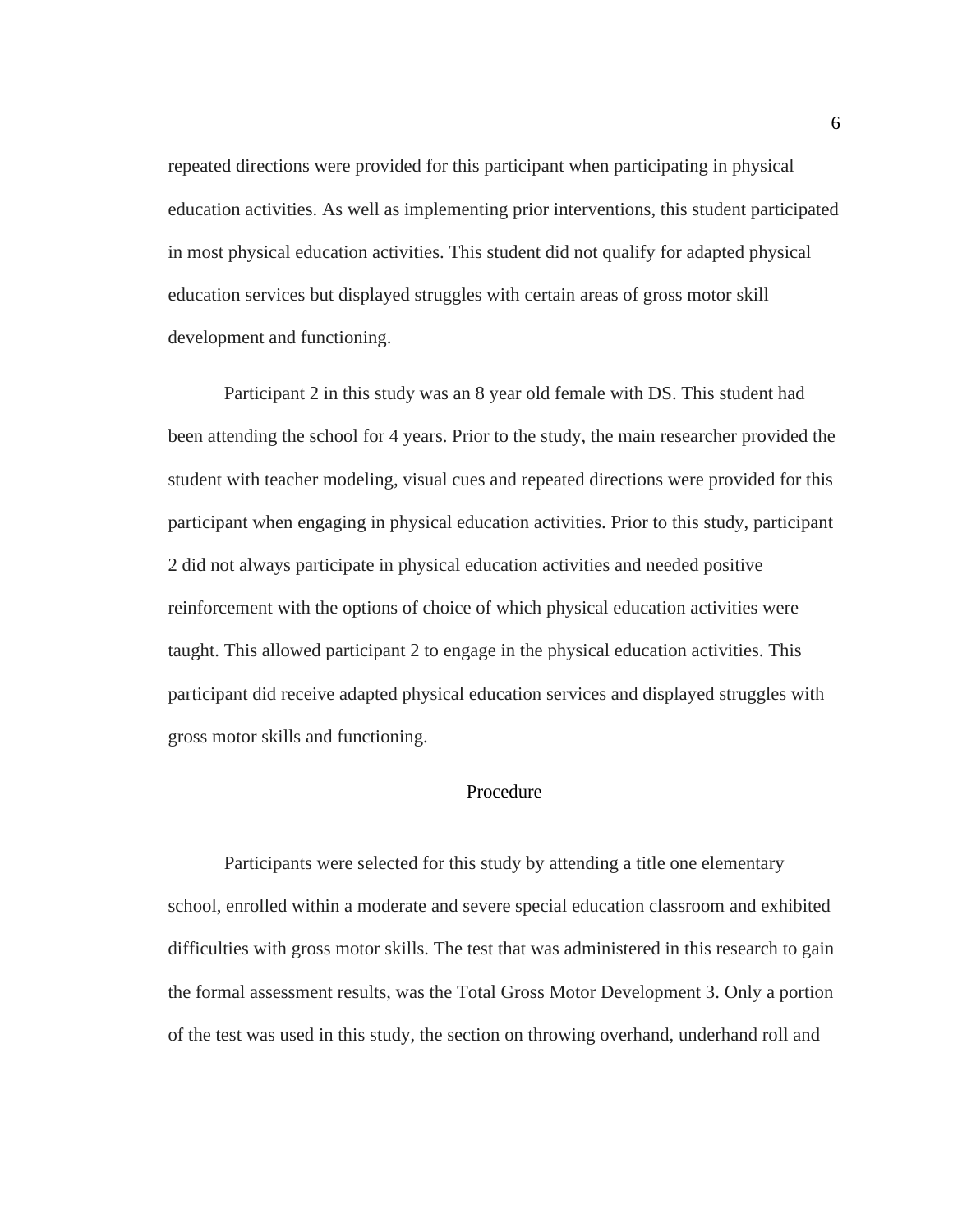skipping. Participants' families were asked to give formal consent to participate in the study from the main researcher. Consent was given via telephone call and when verbal consent was given the researcher sent home paperwork to families documenting the experiment. The paperwork forms providing consent for the research discussed, what information was collected, how it was collected and the purpose of the collection.

Participants participated in this study on a school campus where participants were enrolled in class. Participants were given a total of 10 opportunities over the course of a week to complete the task per trial. Participants engaged in this study every day at 1:00pm every afternoon over the course of 2 months. Baseline data was collected about each participant and their abilities in throwing a ball overhand, underhand roll and skipping. Data was video recorded and data was collected by the main researcher.

Participants performed the task and the main researcher determined if they met the above criteria. Following data collection, the main researcher implemented the intervention being studied. Over the course of 10 opportunities, participants were shown a video of a typically developed peer performing a physical education task, throwing a ball overhand, skipping and underhand roll. Following the viewing of the video, each student was asked to perform the same task their typically developed peer has performed. Data was collected through video recordings taken through Dartfish video collection and teacher collected rubric data. Data that was collected through Dartfish was recorded and viewed following the trials (Dartfish, 2004). The videos were viewed at a later date by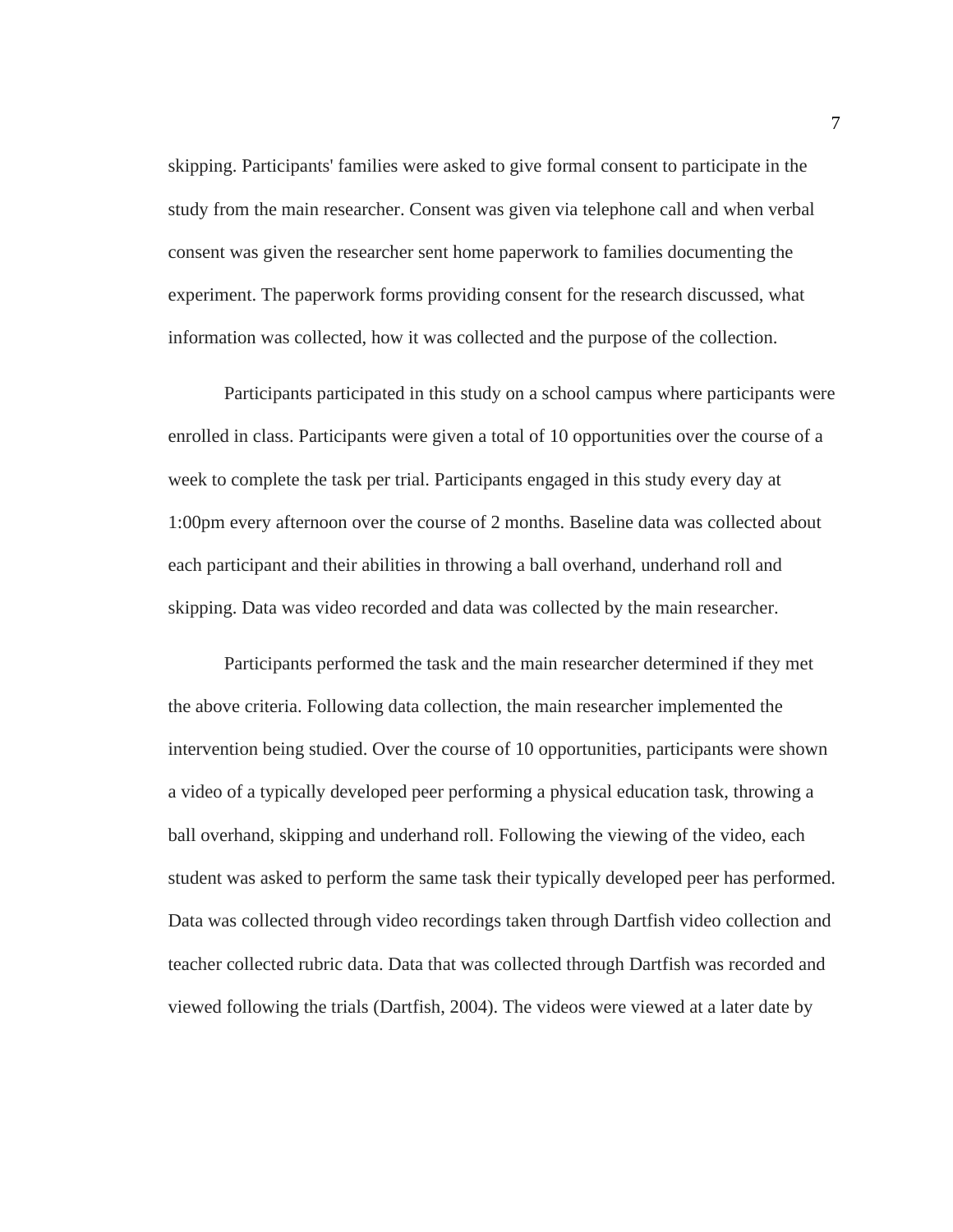the main researcher. Teacher collected data, will include collection through observation and documentation of the performed tasks.

### <span id="page-13-0"></span>**Setting**

This study takes place in the participant's homeroom classroom. The participants performed these activities inside the classroom in a designated area, in order to ensure optimal learning opportunities away from distractions. Participants were given a total of 10 opportunities over the course of a week to complete the task per trial. Participants engaged in this study every day at 1:00pm every afternoon over the course of 2 months, in order to complete the study.

#### <span id="page-13-1"></span>Test/Instruments

There are two tests used in this study. One of the tests used for this research was the Total Gross Motor Development 3 (TGMD-3). The TGMD-3 is a motor development assessment that is rated and individually administered through a likert scale rubric per each category on the assessment, as well as each component within a category. This assessment looked at various gross motor skills and identified the areas of weakness for each student based upon their performance of each individual task. Each skill was rated either a 1 or a 0. A score of a 1 meant the individual exhibited that component while a 0 meant the student did not exhibit this action of the task.

The TGMD-3 is a formal assessment used across the United States to determine eligibility for adapted physical education services. The use of this assessment across states and districts ensures it is a valid assessment that can help educators determine the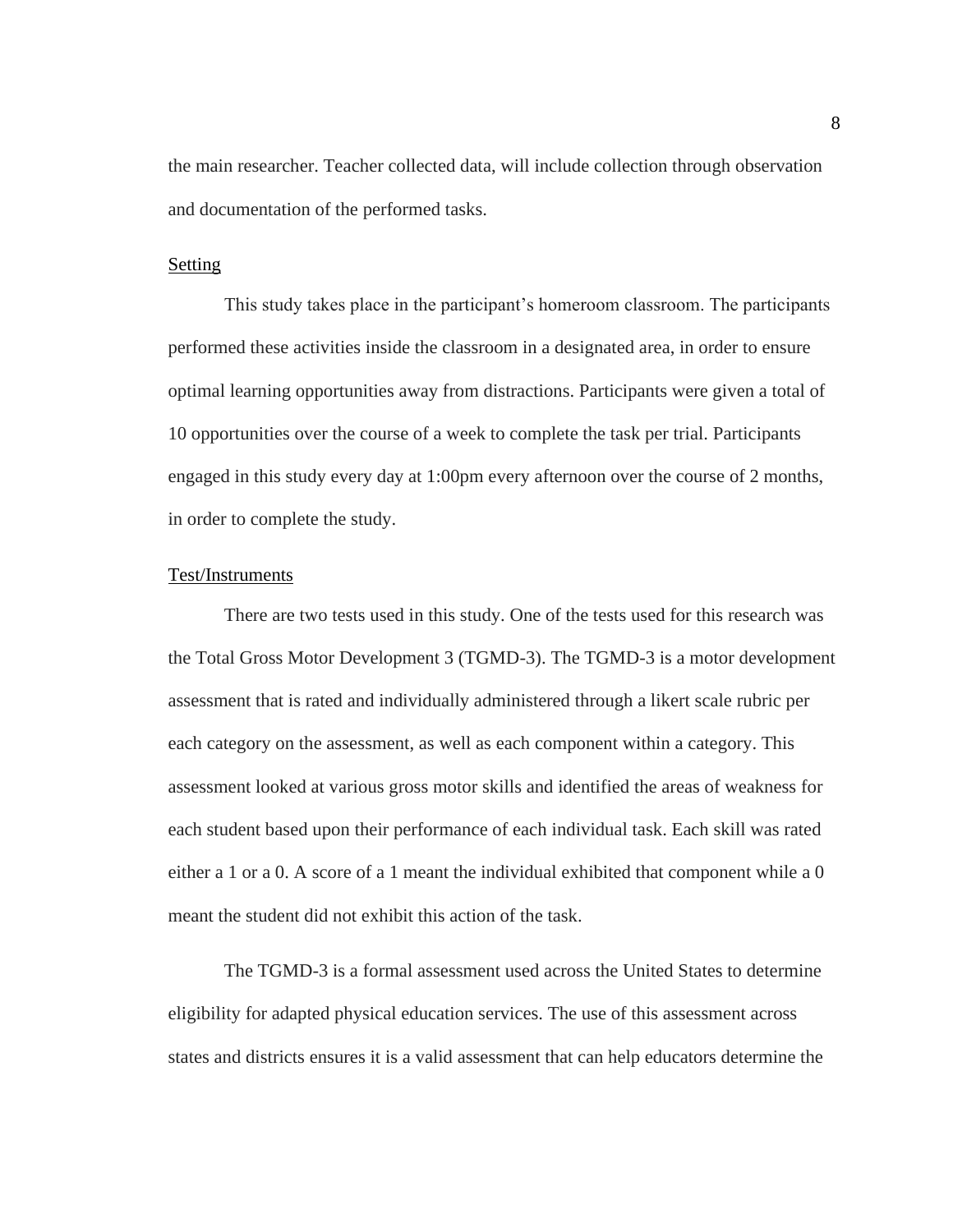need and determine eligibility for participants with disabilities to receive special education services. The TGMD-3 is valid due to the scaled scores, percentile ranks and specific criteria a student must meet, or not meet, in order to qualify for adapted physical education services. In this study a portion of the TGMD-3 was used to determine ability levels pertaining to the task being studied.

The TGMD-3 is a reliable assessment because it uses data information from typically performing peers as a basis of comparison for individuals being given the TGMD-3 to determine eligibility of services. Educators across the country are able to use this form of formal assessment to determine a student's areas of struggle.

A second instrument used within this study was an application called, Dartfish (Dartfish, 2004). Dartfish is a video analysis application used on an iPad or iPhone and is used to record physical education activities. This video analysis application was selected for usage based on its consistent demonstration, consistent feedback and differentiated instruction to the participants. This video analysis application recorded the participants' tasks and were saved within the application for future review, scoring and analysis on the participants' performance regarding the performance of the desired task. Participants watched a desired task on the iPad in the Dartfish application. Following their viewing, participants were asked to perform the same task that they had watched on the electronic device. The main researcher recorded the participants performing the same task and analyzed the video and scored their performances later. Data was collected by the main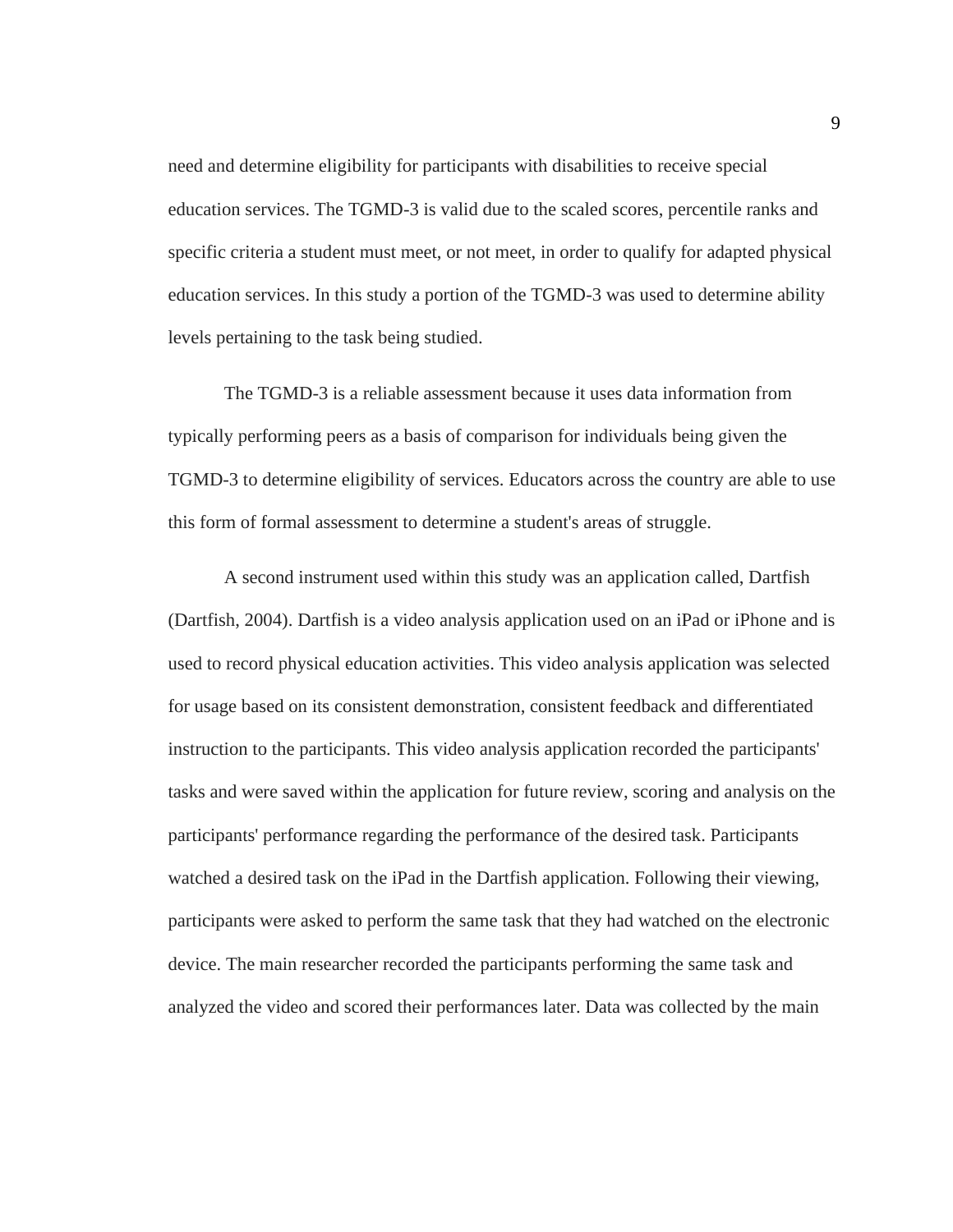researcher through a data collection chart following the recordings and was also reviewed by a teacher's assistant in an effort to compare tasks and performance of the participants.

#### Research Design

<span id="page-15-0"></span>A multiple baseline design is a staggered research experiment, or design. It allows the researcher to predict and verify performance and the effectiveness of the intervention. The three behaviors being observed will be based upon TGMD-3 scores. The benefits of this research design is the researcher can document baseline, analyze data, analyze progress or lack or progress, data is visible through graphs, as well as the researcher can determine if an intervention is appropriate across all behaviors.

The research design of this study is a multiple baseline design across behaviors. To record the pre baseline data, the TGMD-3 was used. This was used to assess and establish the participants current gross motor performance level. The selection of the skills evaluated in this study were selected based on the three lowest scores.

For the baseline phase, the researcher instructed participants to perform each of the skills for a total of 10 attempts, or opportunities. Following a direct instruction, the researcher instructed the participant to perform the skill and provide a visual demonstration for the participant prior to each attempt.

Within the intervention phase, each participant watched a video of a peer model performing the desired skill. After watching the video, each participant was asked to perform the skill watched in the video. The video was shown prior to the participant being asked to perform the skill on 30% of the total attempts (i.e., 1st, 4th, 7th). If the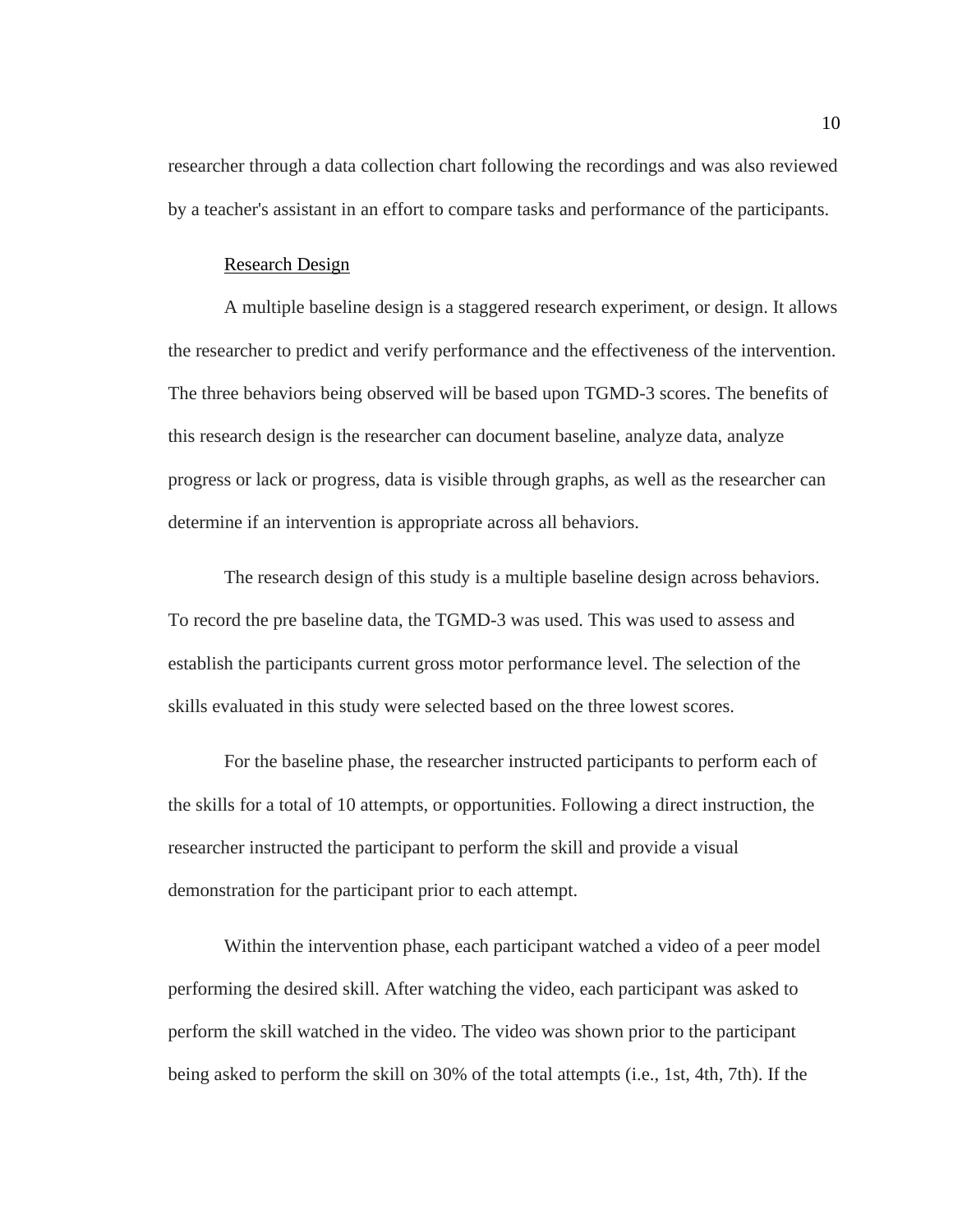participant demonstrated no change in the behavior within a session the primary researcher increased the number of video demonstrations by 10% within the next session (e.g: 30% to 40%). If the participant demonstrated an improvement in the behavior in a session, the primary research reduced the total number of video demonstrations by 10% within the next session (i.e., 30% to 20%). The importance of the intervention was the immediate visual feedback provided to participants through the Dartfish video analysis application. Participants were able to immediately view their performance with the desired task.

Following a multiple baseline design each participant received the intervention once a behavior was determined stable (i.e., 4-6 consistent data points). After the participant demonstrated an improvement in their performance from baseline to the intervention phase, the primary researcher introduced the intervention within the second desired skill. The process continued until the performance of behaviors showed stable data.

Following 1-week of no intervention by the primary researcher each participant was asked to perform the desired skills assessed within the study. During this phase, the researcher followed the same instruction protocol from the baseline. Each participant was given a total of 10 opportunities to complete the skill.

#### Social Validity

<span id="page-16-0"></span>Social validity is used with research design to ensure that procedures are appropriate for participants within the context of the study (Fawcett, 1991). It is practiced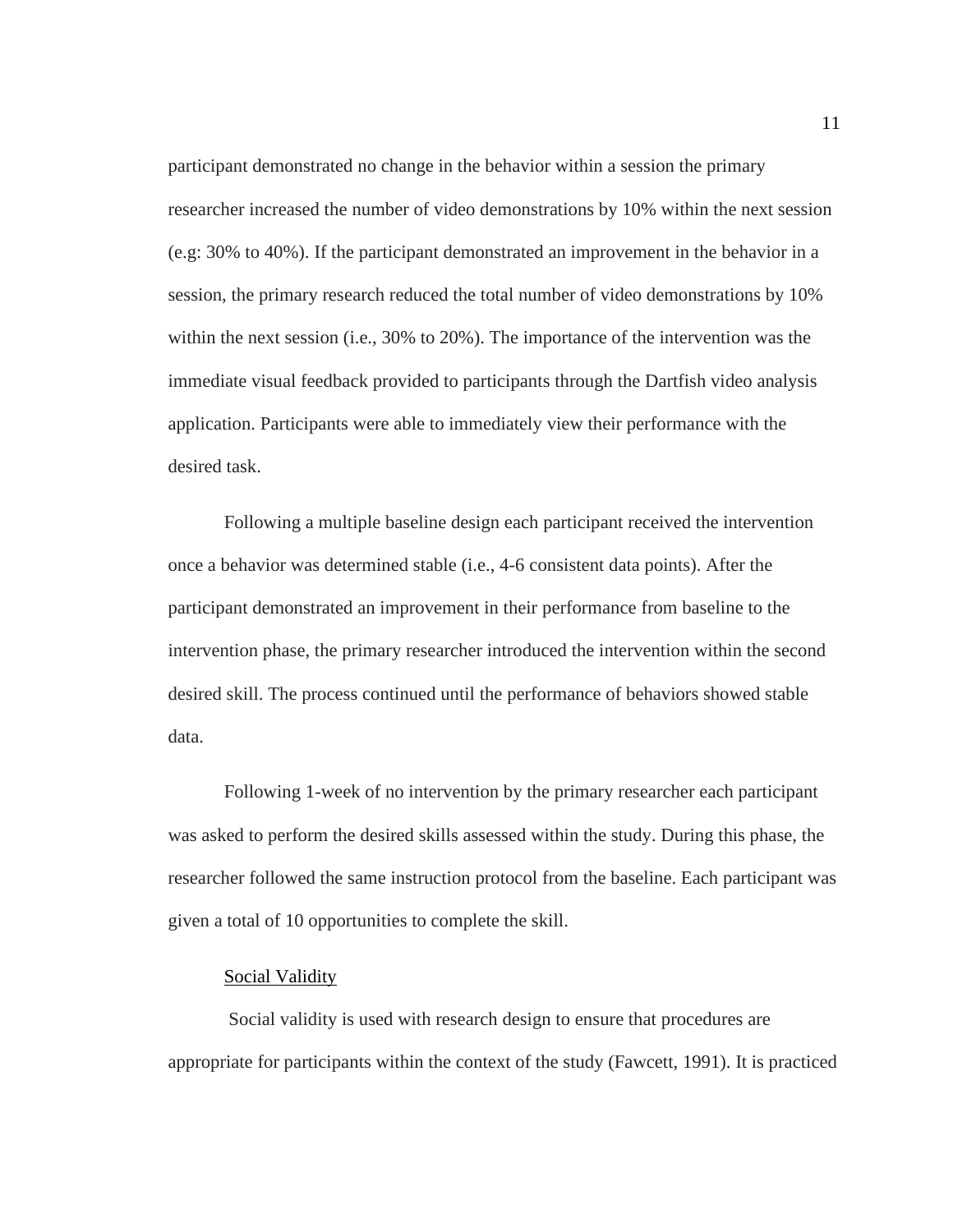within research to determine goals that are appropriate for the focus of the study (Fawcett, 1991). Two instructional assistants participated in observing this study and were given a survey at the conclusion of this study to determine their thoughts on the effectiveness of the intervention and possibility of future use for this population and at this school. These two assistants are permanent classroom assistants and assist the main researcher in educating and facilitating classroom instruction and procedures.

#### Data Analysis

<span id="page-17-0"></span>Descriptive statistics is the data that was collected based upon the intervention implemented across behaviors for each participant. Descriptive statistics (e.g., mean, medium, mode) was collected with pre-baseline, baseline, intervention and follow-up phases. The horizontal line (x-axis) represents the number of sessions while the vertical line (y-axis) represents the percentage of success across each behavior. Participants scores will be determined based on the average of 10 opportunities given and a score will be determined out of 4 points. 25 points means participants scored 1 point, 50 points means participants scored 2 points, 75 points means they scored 3 points and 100 means they scored 4 points.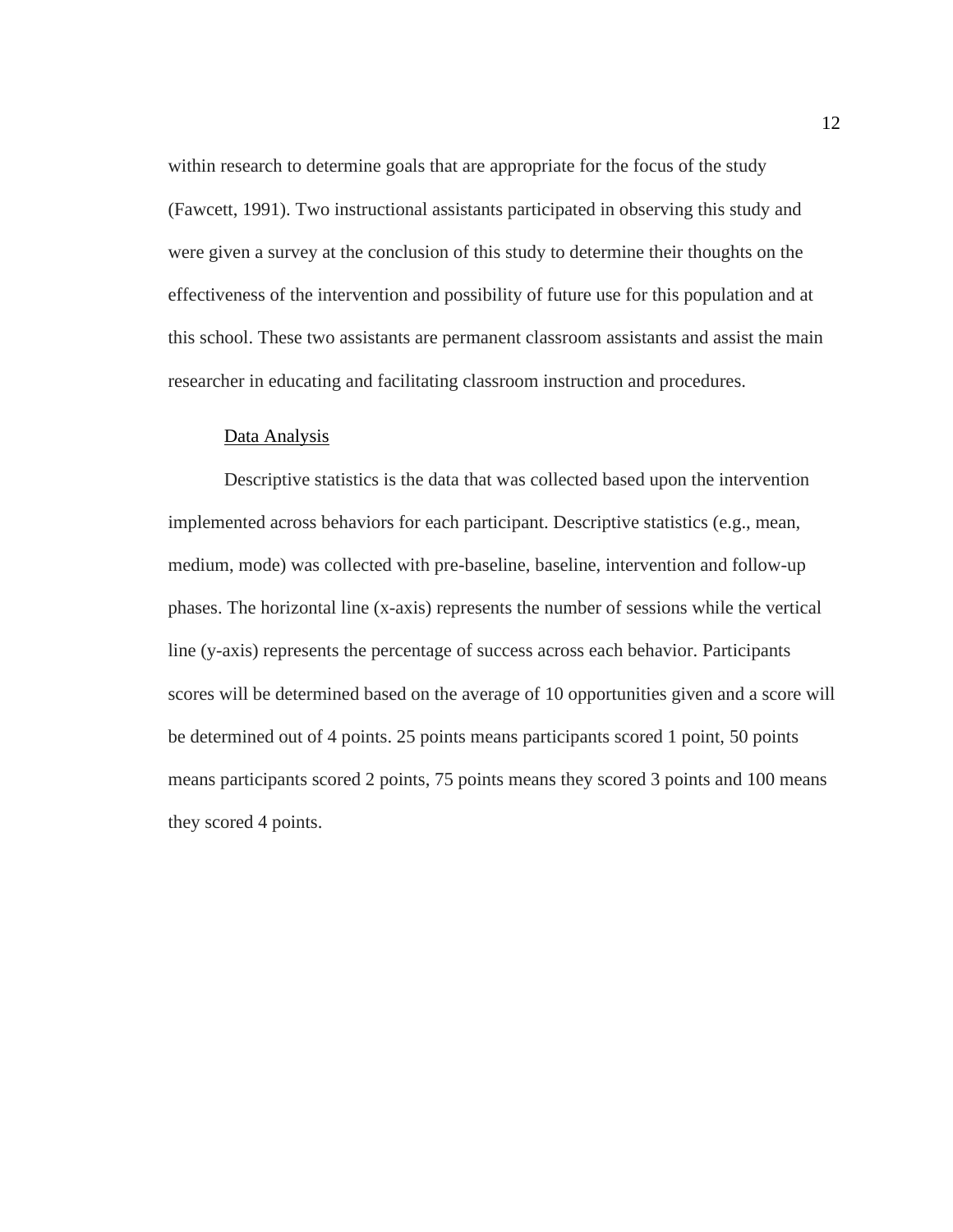# RESULTS

<span id="page-18-0"></span>Researchers have reported that participants with Down Syndrome (DS) have reduced levels of physical activity when compared to their typically developing peers (Shields & Blee, 2012). This lack of physical activity may be due to barriers experienced by participants with DS which include low muscle strength, parental concerns about safety, physical and behavioral skills and accessibility (Shields & Blee, 2012).

# Participant One

<span id="page-18-1"></span>Participant one in this study is an 8 year old male who had a diagnosis of intellectual disability, specifically diagnosed with DS. This student does not qualify for adapted physical education services but displays struggles with certain areas of gross motor skill development and functioning. Overall, this student displayed improvements in all areas except for skipping.

# Baseline

<span id="page-18-2"></span>During the baseline phase in skipping, overhand throw and underhand roll, participant one scored 0% accuracy in all areas. Participant one did not respond to initial requests to perform the task after the model, so the main researcher modeled a second time. During this phase no interventions were used aside from a teacher model prior to asking the participant if they wanted a turn.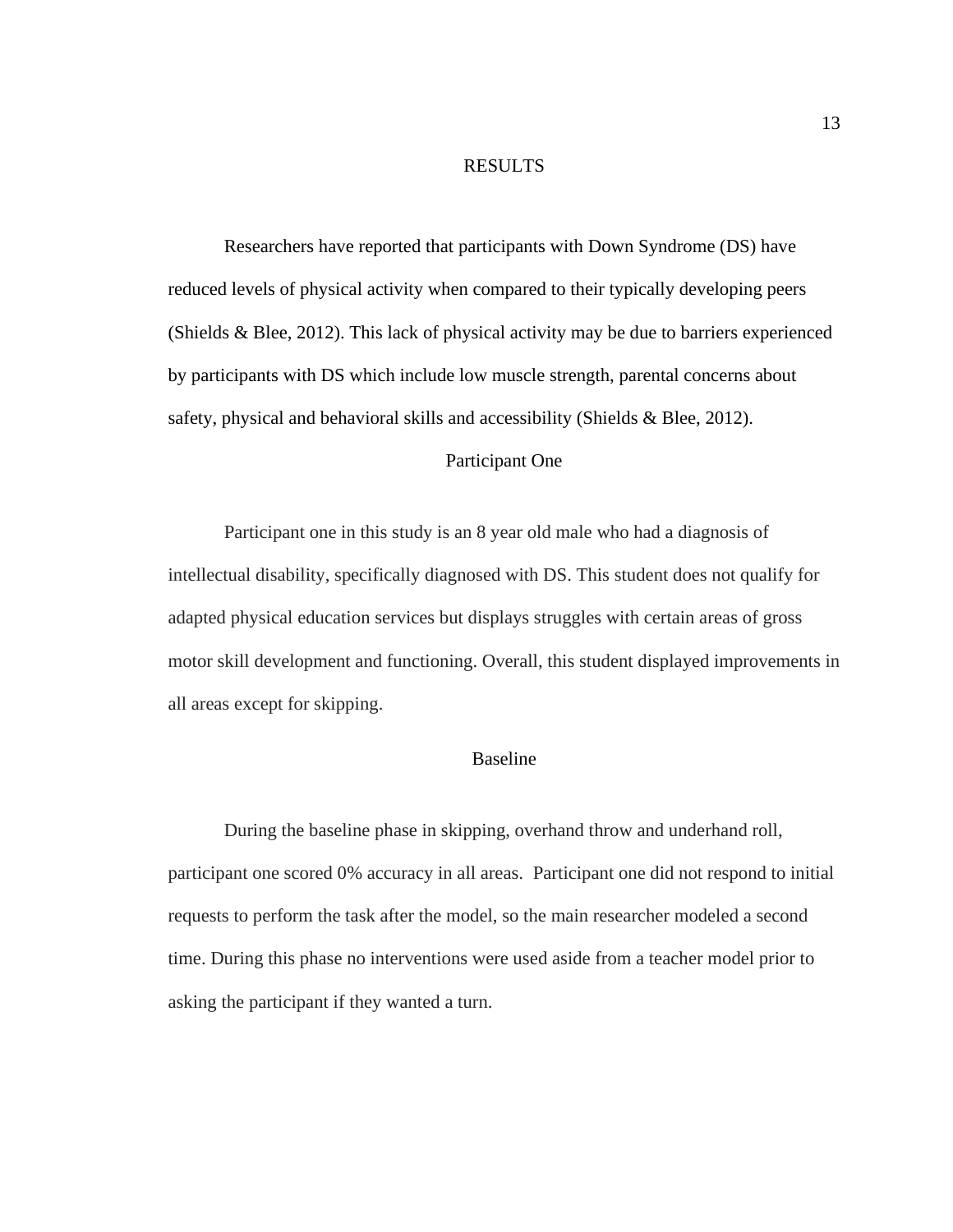# Intervention

<span id="page-19-0"></span>During the intervention phase, participant one was shown the video model of a peer one time before the opportunities. When participant one made minimal progress, even with the interventions implemented, the main researcher showed the participant the peer model video a total of 4 times at opportunities 4 and 7. Participant one continued to make minimal progress after opportunities 4 and 7. After this the main researcher increased the opportunities, on opportunity 10, to view the peer model of the behaviors. Participant continued to show minimal improvement in performance in skipping. Participants ones motor pattern and skipping pattern was similar to participant two's performance. Participant one made few improvements in the area of underhand roll and overhand throw.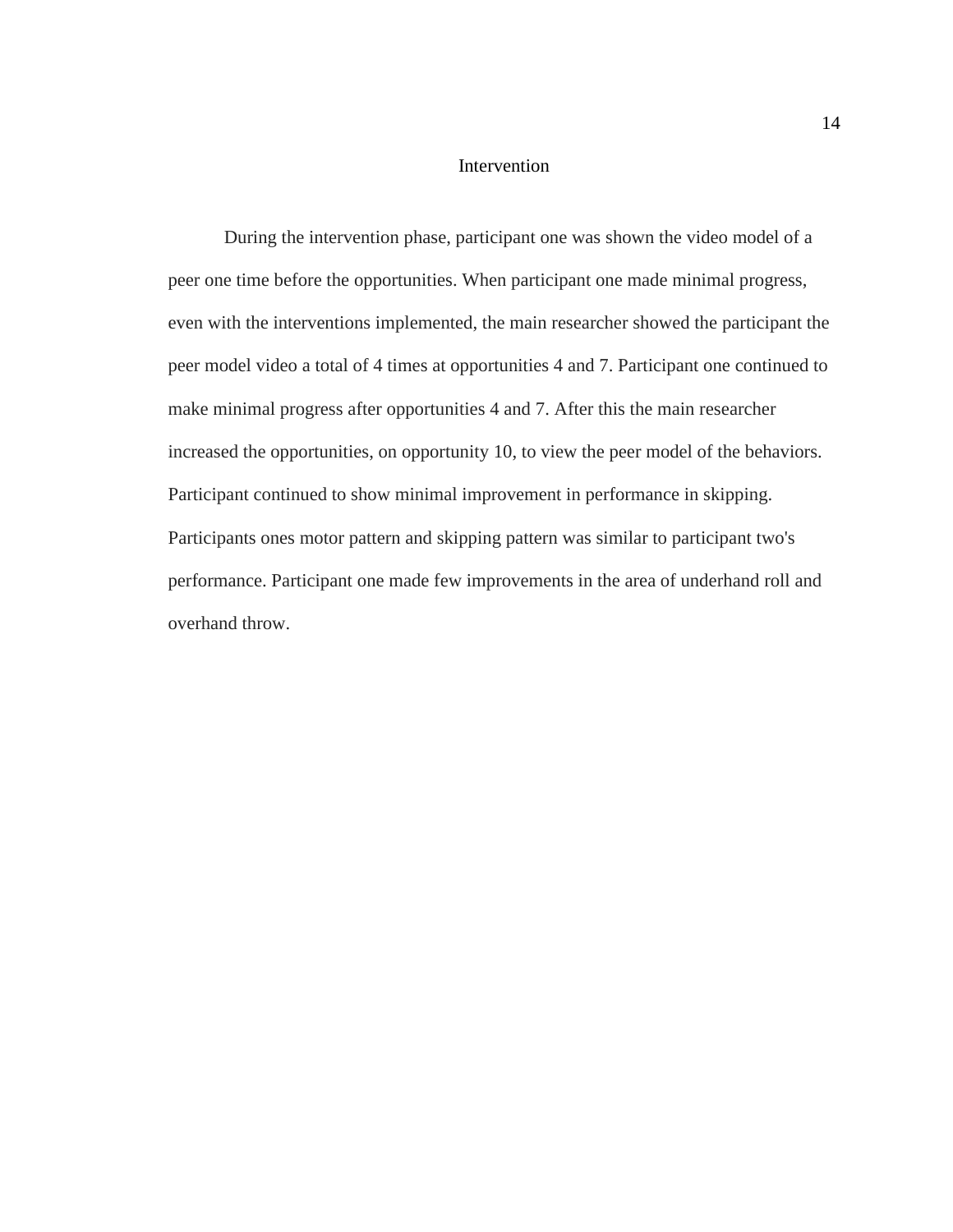

<span id="page-20-0"></span>Figure 1 Multiple Baseline Across Behaviors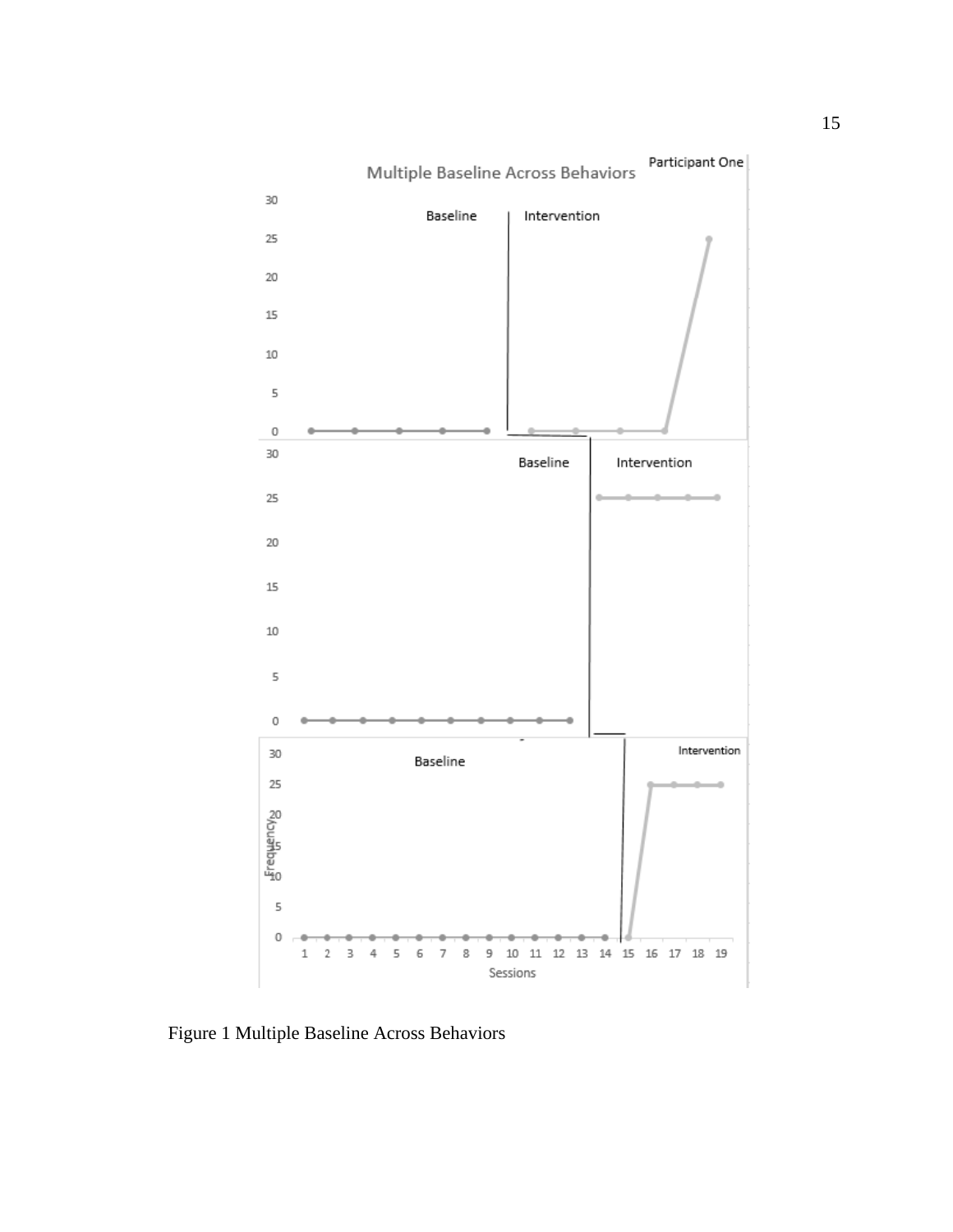#### Participant Two

<span id="page-21-0"></span>Participant two in this study is an 8 year old female who has a diagnosis of intellectual disability, specifically diagnosed with DS. This student receives adapted physical education services and displays struggles with gross motor skills and functioning. Overall, this student displayed improvements in all areas except for skipping.

# Baseline

<span id="page-21-1"></span>During the baseline phase, participant two scored 0% accuracy in skipping, overhand throw and underhand roll. During this phase no interventions were used aside from a teacher model prior to asking the participant if they wanted a turn. Participant two needed encouragement to perform the task confidently.

# Intervention

<span id="page-21-2"></span>During the intervention phase, participant two was shown the video model of a peer one time before the opportunities. When participant two made minimal progress, even with the interventions implemented, the main researcher showed the participant the peer model video a total of 4 times at opportunities 4 and 7. Participant two continued to make minimal progress after opportunities 4 and 7. After this the main researcher increased the opportunities, on opportunity 10, to view the peer model of the behaviors. Participant two continued to show minimal improvement in performance in skipping.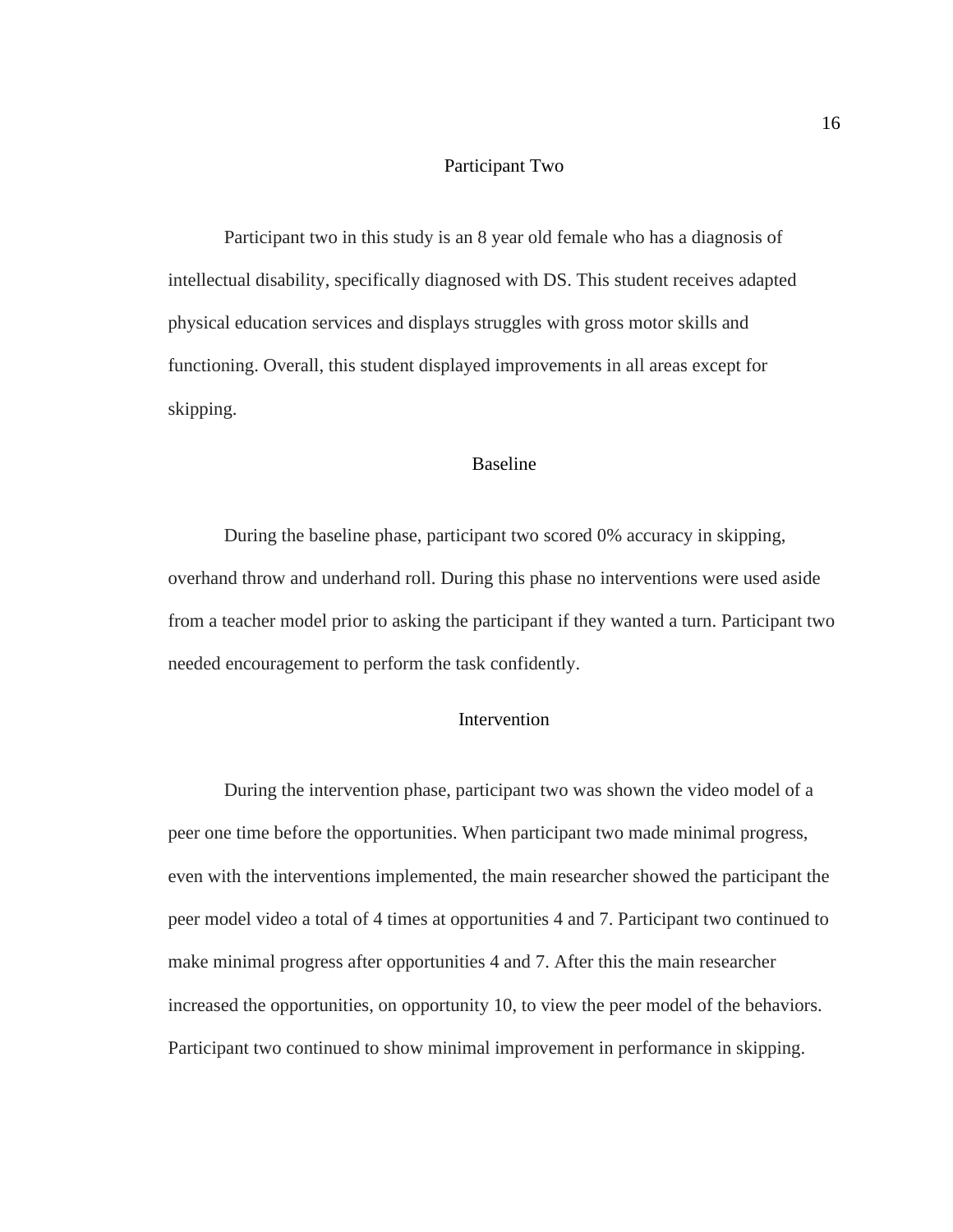Participants' two motor patterns and skipping pattern was similar to participant one's performance. Participant two made few improvements in the area of underhand roll and overhand throw.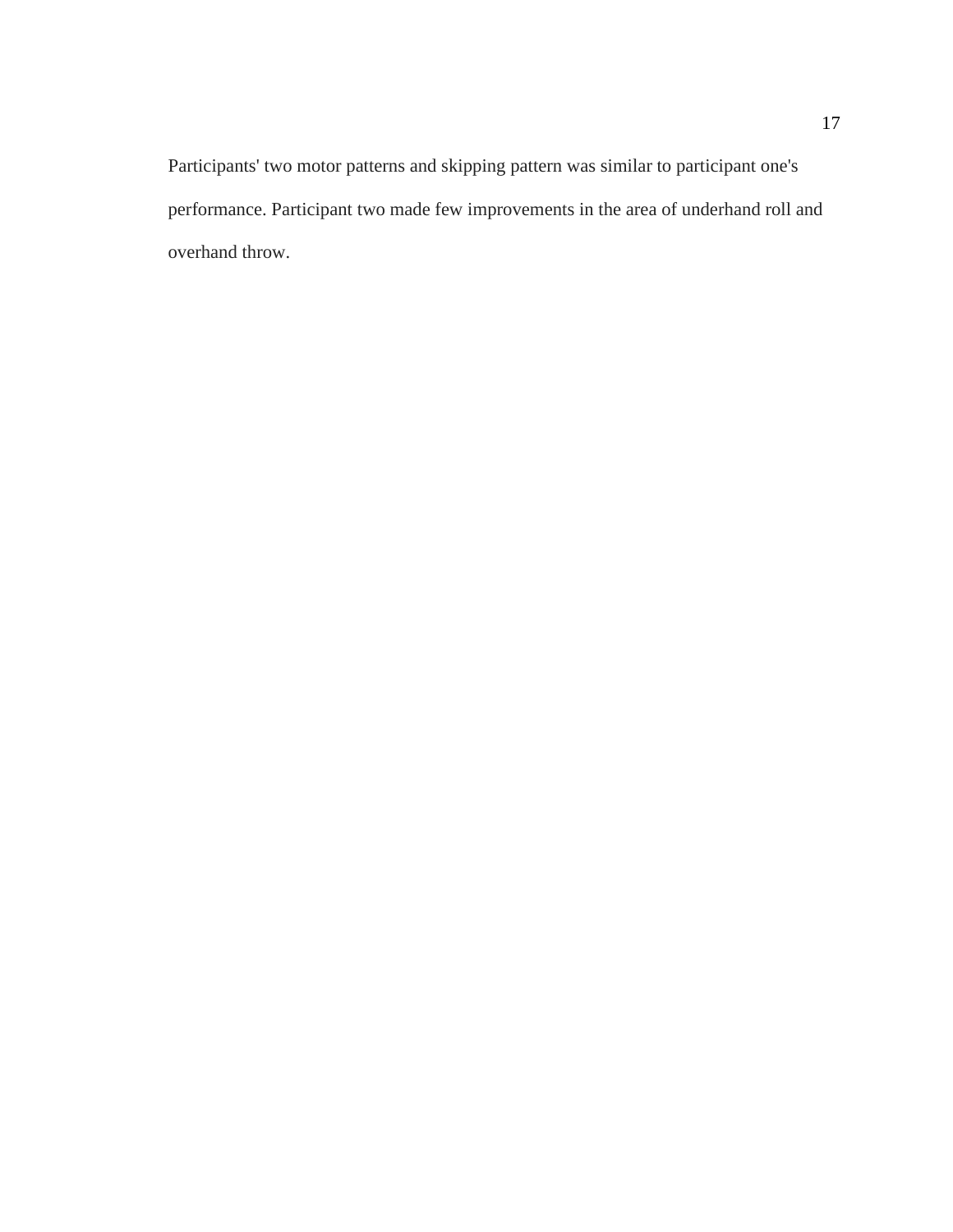

<span id="page-23-0"></span>Figure 2 Multiple Baseline Across Behaviors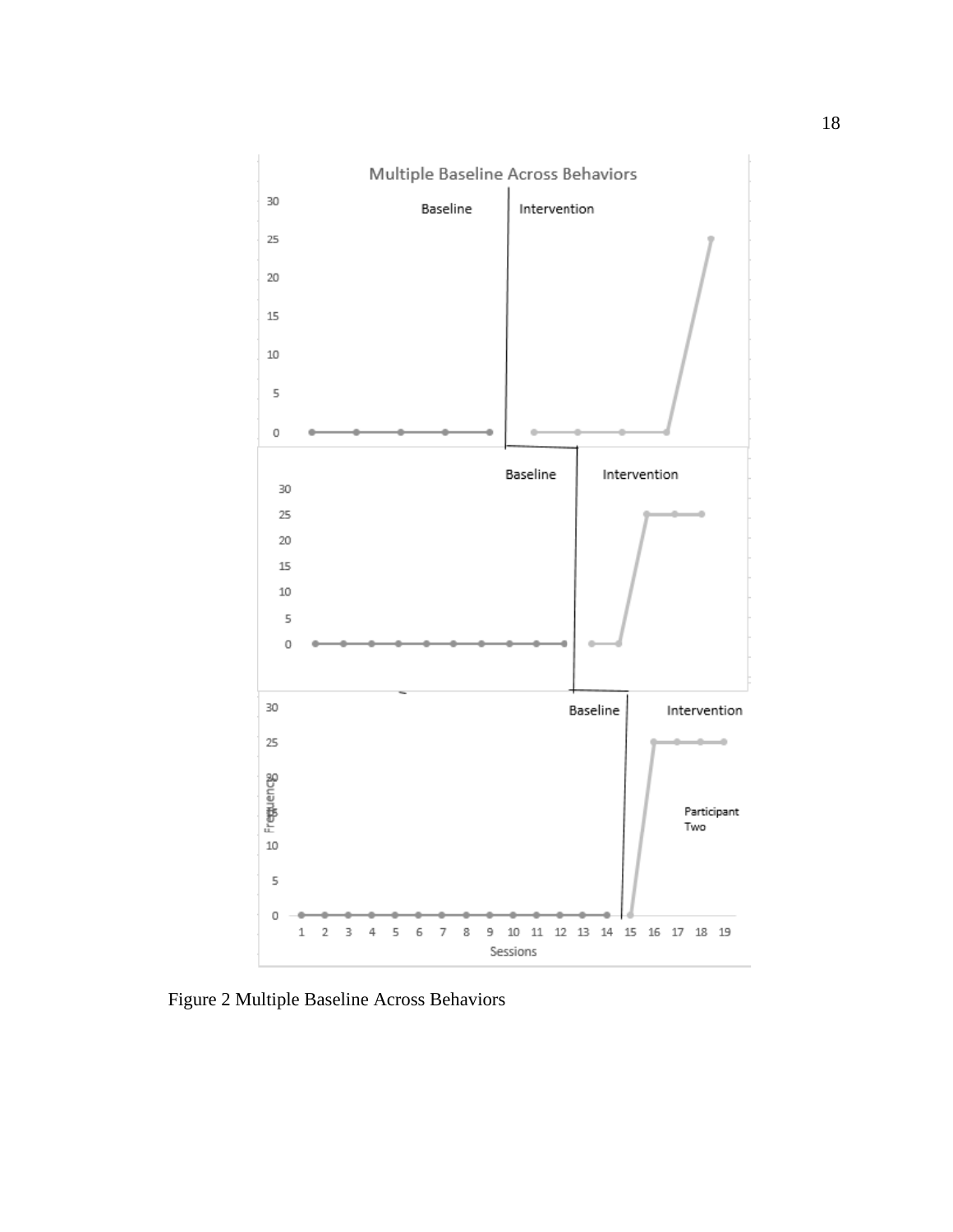#### Social Validity Findings

<span id="page-24-0"></span>Assistant one stated that the intervention was effective because when participants watch a video they are able to master the movement after watching the video of someone else during the movement. Assistant one stated that this intervention supports participants with Down syndrome in improving gross motor skills because they are able to view someone else perform the movement first. For question 3, assistant one stated that video modeling can be used in the future to support participants with DS in improving other gross motor skills because they are able to watch someone else perform the task. For question 4, assistant one stated that this intervention, video modeling, is cost effective, it is helpful for participants and has a good outcome in turn proving that schools could purchase this intervention as an effective tool for future use.

Assistant two stated that the intervention was effective because it helped the participants develop skills that they may not realize they can accomplish. This intervention could be used to support future participants develop gross motor skills and would be a good tool to have access to. This intervention could be used to support future participants with Down syndrome and help the participants' further gain, or develop, skills. The final answer states that this intervention is cost effective and the school would be willing to purchase this intervention because it could help further a child's development.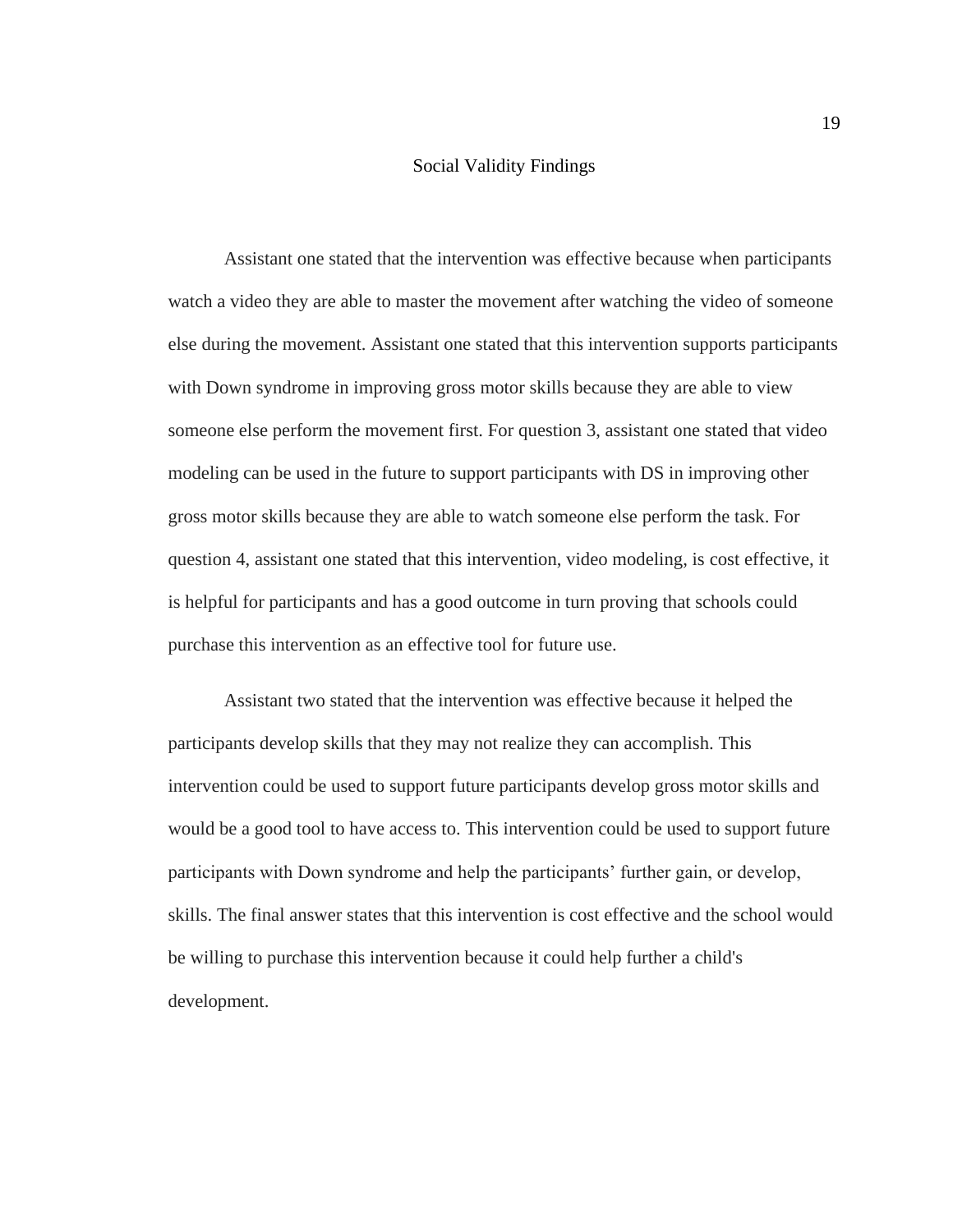#### DISCUSSION

<span id="page-25-0"></span>Video modeling was used to teach participants various skills related to physical education. It can also be used to teach participants with disabilities. Video modeling has been linked to an increase in skill performance, or skill acquisition (Obrusnikova & Rattigan, 2016). In those articles, video modeling was used to teach a certain skill to participants with disabilities and used to analyze the effectiveness of the video modeling. The use of video modeling can be used to teach different skills such as social skills, cooking skills, as well as physical education activities. As well as being used in various ways, there are steps that need to be implemented in order for video modeling to be effective. These steps include using learning cues, using video equipment, using a video model, creating a video, determining where the activity will take place, monitoring the performance and finally reducing the cues, also known as fading (Obrusnikova & Rattigan, 2016).

Research has found that in order video modeling to be successful several critical elements need to be included (Obrusnikova & Rattigan, 2016). Additional studies have found that video modeling in isolation is less effective than when combined with other evidence based practices throughout a physical education lesson (Obrusnikova & Rattigan, 2016). Evidence based practices that have combined with video modeling producing positive results include educator feedback and video prompting (Lee & Gao, 2020; Park et al., 2018). To date there the overall effectiveness of video modeling in physical education context is understudied and needs attention. Research suggests that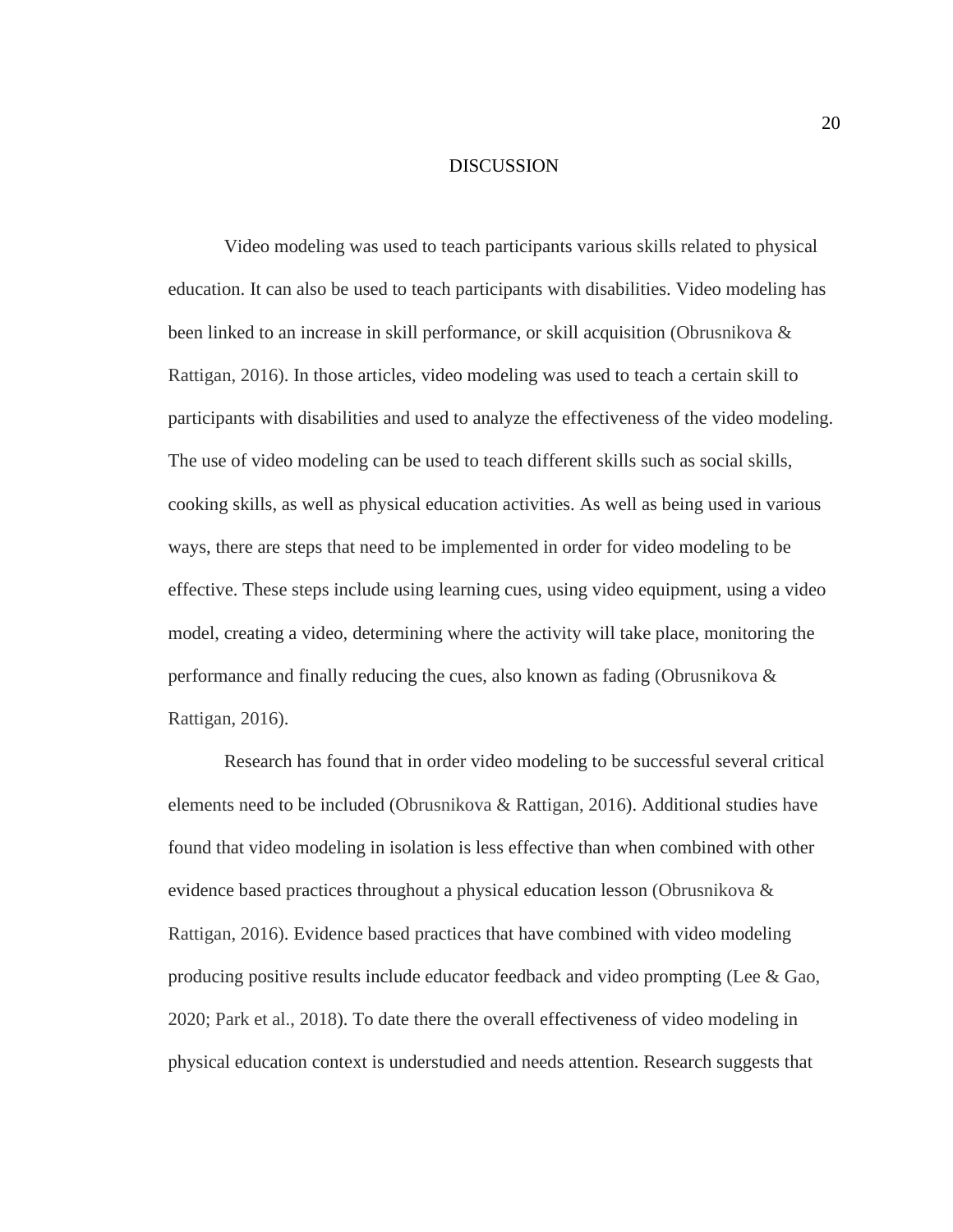video modeling should be used with other evidence based practice to be impactful (Lee & Gao, 2020; Park et al., 2018). However, the overall influence of video modeling on participants learning in physical education is unknown, therefore, the purpose of the current investigation is to determine the effect of video modeling on student learning and skill acquisition.

A few limitations of this study include the number of participants which included two individuals. A second limitation of this study is the duration of the study was two months long and participants were observed completing the task. A third limitation of this study is participants were given 4 opportunities to participate in the study but both participants refused to participate due to being in a combined classroom. The study was then paused for two weeks due to staffing issues on campus related to the COVID-19 crisis, resulting in combined classes.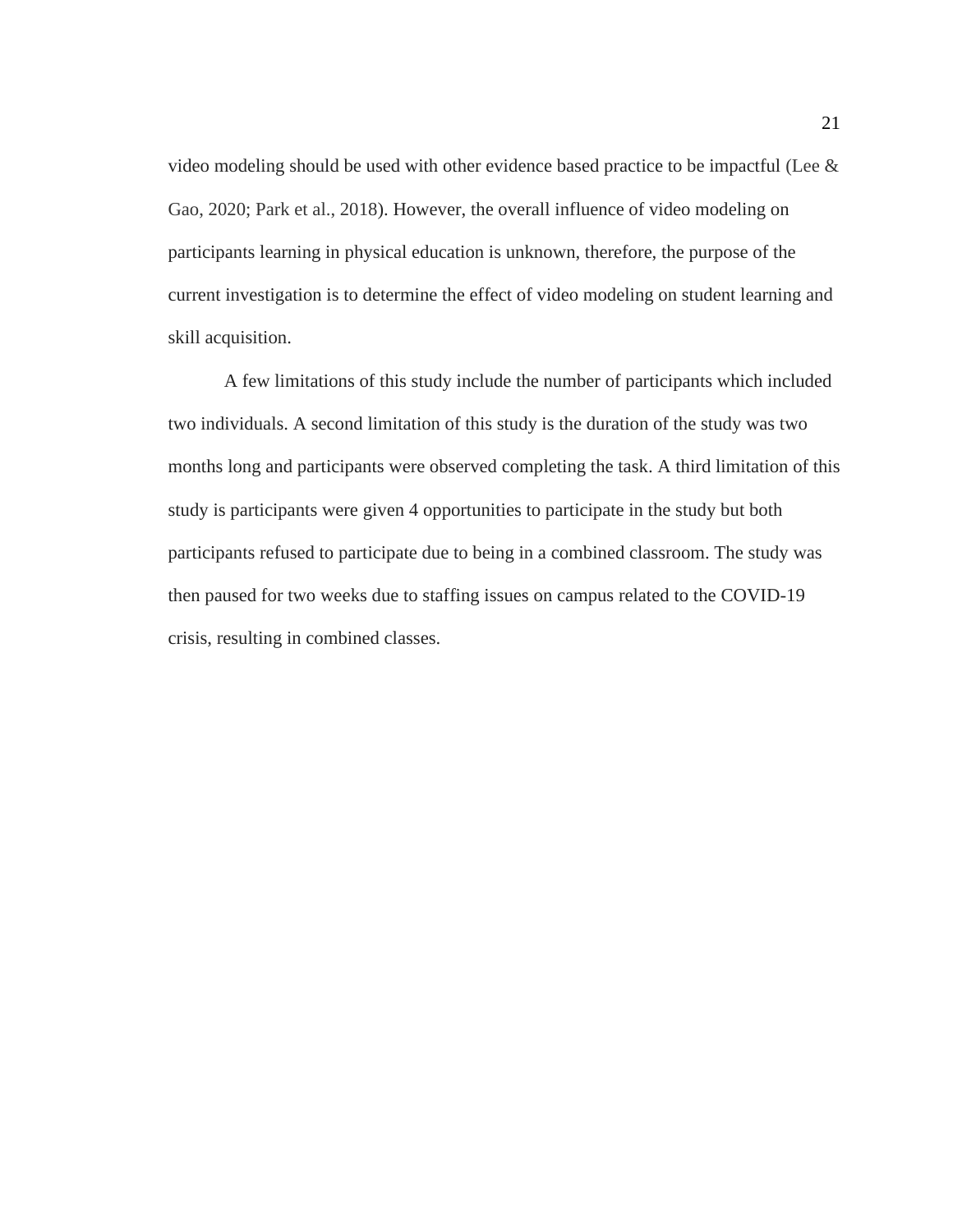#### CONCLUSIONS, SUMMARY OR RECOMMENDATIONS

<span id="page-27-0"></span>In a majority of the articles, researchers found that participants had an increase in performance relating to the desired skill the student was being taught. The increase in performance was related to the task being taught through video modeling. More research needs to be done with the implementation of video modeling being the sole evidence based practice in order to evaluate the effectiveness of video modeling with an educational setting.

More research is needed related to the effectiveness of solely implementing video modeling with the intention to teach new skills pertaining to physical education. More research needs to be done related to the effectiveness of video modeling on participants with DS across subject areas as there is currently little research. Current findings reveal that video modeling has been paired with other instructional strategies and its effectiveness in educating participants with disabilities is inconclusive. Although these research articles found that video modeling and prompting helped a participants performance and their skill acquisition, it was often paired with another evidence based practice which limits the true effectiveness of a sole intervention, video modeling.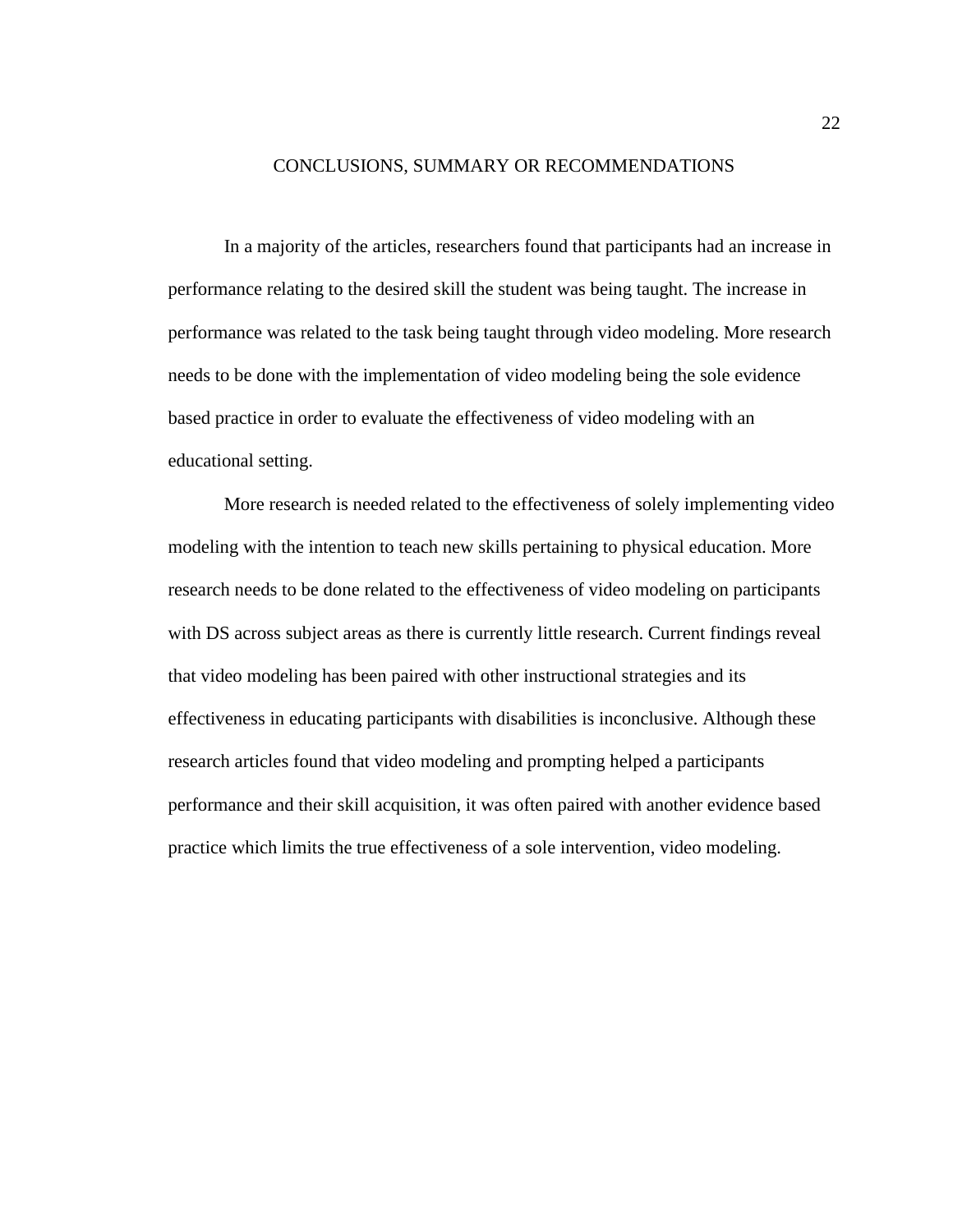#### REFERENCES

<span id="page-28-0"></span>Burns, R. D., Bai, Y., Byun, W., Colotti, T. E., Pfledderer, C. D., Kwon, S., & Brusseau, T. A. (2022). Bidirectional relationships of physical activity and gross motor skills before and after summer break: Application of a cross-lagged panel model. *Journal of Sport and Health Science*, *11*(2), 244–251. https://doi.org/10.1016/j.jshs.2020.07.001

Bouazizi, M., Azaiez, F., & Boudhiba, D. (2014). Effects of Learning by Video Modeling on Gymnastic Performances among Tunisian Students in the Second Year of Secondary Level. *IOSR Journal of Sports and Physical Education*, *1*(5), 05–08. https://doi.org/10.9790/6737-0150508

Carmeli, E., Ariav, C., Bar-Yossef, T., Levy, R. & Imam, B. (2012). Movement skills of younger versus older adults with and without Down syndrome. Research in Developmental Disabilities, 33, 165-171. https://doi.org/10.1016/j.ridd.2011.09.008

Carmeli, E., Bar-chad, S., Lenger, R., & Coleman, R. (2002). Muscle power, locomotor performance and flexibility in aging mentally-retarded adults with and without Down syndrome. Musculoskeletal Neuronal Interaction, 2, 457-462.

Carmeli, E., Kessel, S., Coleman, R., & Ayalon M. (2002). Effects of a treadmill walking programme on muscle strength and balance in elderly people with Down syndrome. Gerontology, 57, 106-110.

Cannella-Malone, H. I., Brooks, D. G., & Tullis, C. A. (2013). Using Self-Directed Video Prompting to Teach Students with Intellectual Disabilities. *Journal of Behavioral Education*, *22*(3), 169–189. https://doi.org/10.1007/s10864-013-9175-3

Cioni, M., Cocilovo, A., DiPasquale, F., Araujo, M. B., Siqueria, C. R., & Bianco, M. (1994). Strength deficit of knee extensor muscles of individuals with Down syndrome from childhood to adolescence. American Journal of Mental Retardation, 99, 166-74.

Dartfish. (2004). Dartfish Advanced Video Analysis Software. computer software, Fribourg (Switzerland).

Diaz, K. M. (2020). Physical Activity and Sedentary Behavior among U.S. Children with and without Down Syndrome: The National Survey of Children's Health. *American Journal on Intellectual and Developmental Disabilities*, *125*(3), 230–242.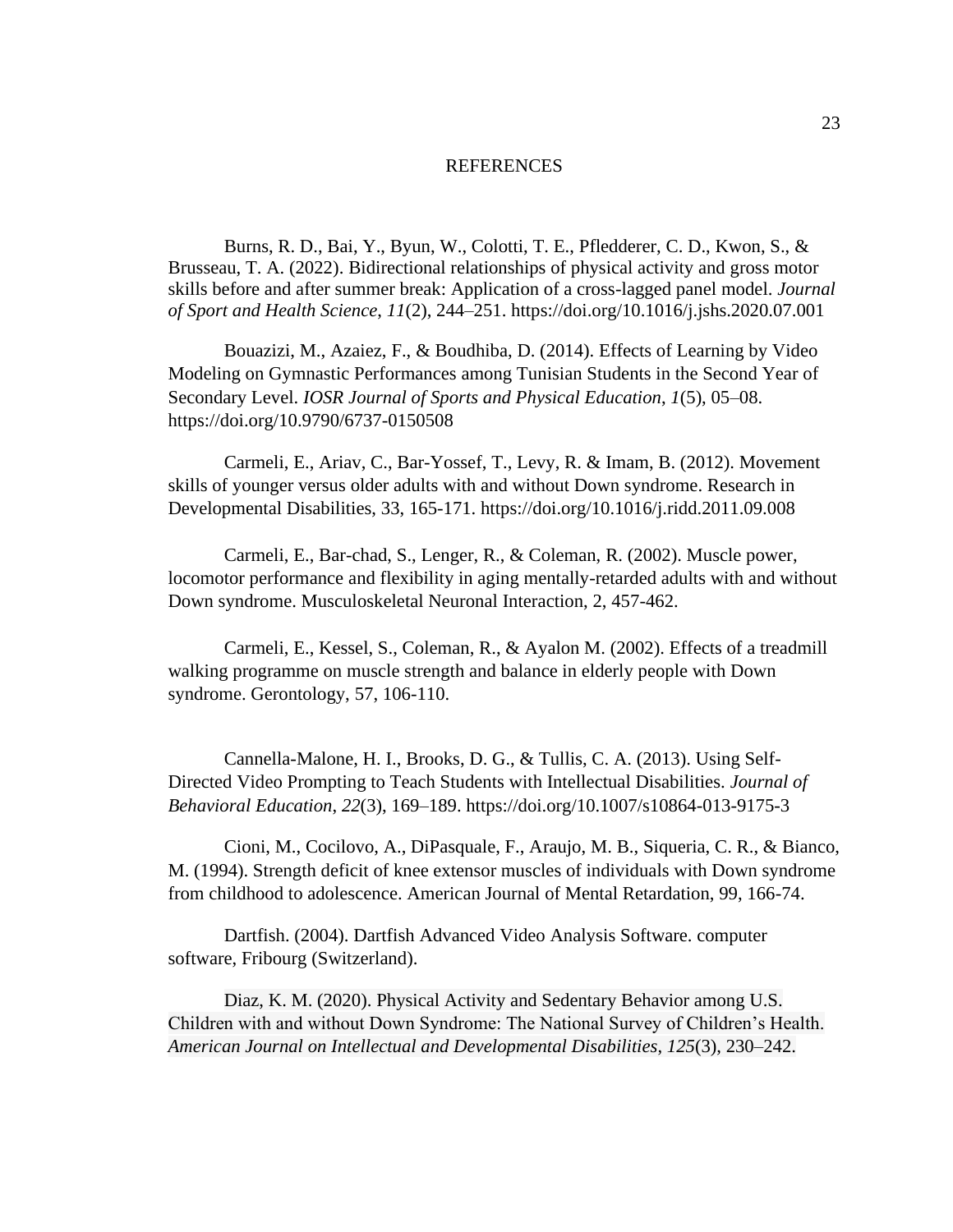*Facts about Down Syndrome | CDC*. (2021, April 6). Centers for Disease Control and Prevention. https://www.cdc.gov/ncbddd/birthdefects/downsyndrome.html

Fawcett, S. B. (1991). Social validity: A note on methodology. *Journal of Applied Behavior Analysis*, *24*(2), 235–239. https://doi.org/10.1901/jaba.1991.24-235

Lee, J. E., & Gao, Z. (2020). Effects of the iPad and mobile application-integrated physical education on children's physical activity and psychosocial beliefs. *Physical Education and Sport Pedagogy*, *25*(6), 567–584. https://doi.org/10.1080/17408989.2020.1761953

LeRoy G. Seils (1951) The Relationship Between Measures of Physical Growth and Gross Motor Performance of Primary-Grade School Children, Research Quarterly. American Association for Health, Physical Education and Recreation, 22:2, 244-260, DOI: [10.1080/10671188.1951.10761945](https://doi.org/10.1080/10671188.1951.10761945)

Malak, R., Kostiukow, A., Krawczyk-Wasielewska, A., Mojs, E., & Samborski, W. (2015). Delays in Motor Development in Children with Down Syndrome. *Medical science monitor : international medical journal of experimental and clinical research*, *21*, 1904–1910.<https://doi.org/10.12659/MSM.893377>

Mendonca, G., Pereira, F., & Fernhall, B. (2011). Effects of combined aerobic and resistance exercise training in adults with and without Down syndrome. Archives of Physical Medicine & Rehabilitation, 92, 37-45. <https://doi.org/10.1016/j.apmr.2010.09.015>

*Motor development and Down syndrome*. (2019, January 1). ScienceDirect. https://www.sciencedirect.com/science/article/abs/pii/S2211609519300077

Newell, K. M. (2020). What are Fundamental Motor Skills and What is Fundamental About Them?, *Journal of Motor Learning and Development*, *8*(2), 280-314. Retrieved Apr 10, 2022, from <https://journals.humankinetics.com/view/journals/jmld/8/2/article-p280.xml>

Obrusnikova, I., & Rattigan, P. J. (2016). Using Video-based Modeling to Promote Acquisition of Fundamental Motor Skills. *Journal of Physical Education, Recreation & Dance*, *87*(4), 24–29. https://doi.org/10.1080/07303084.2016.1141728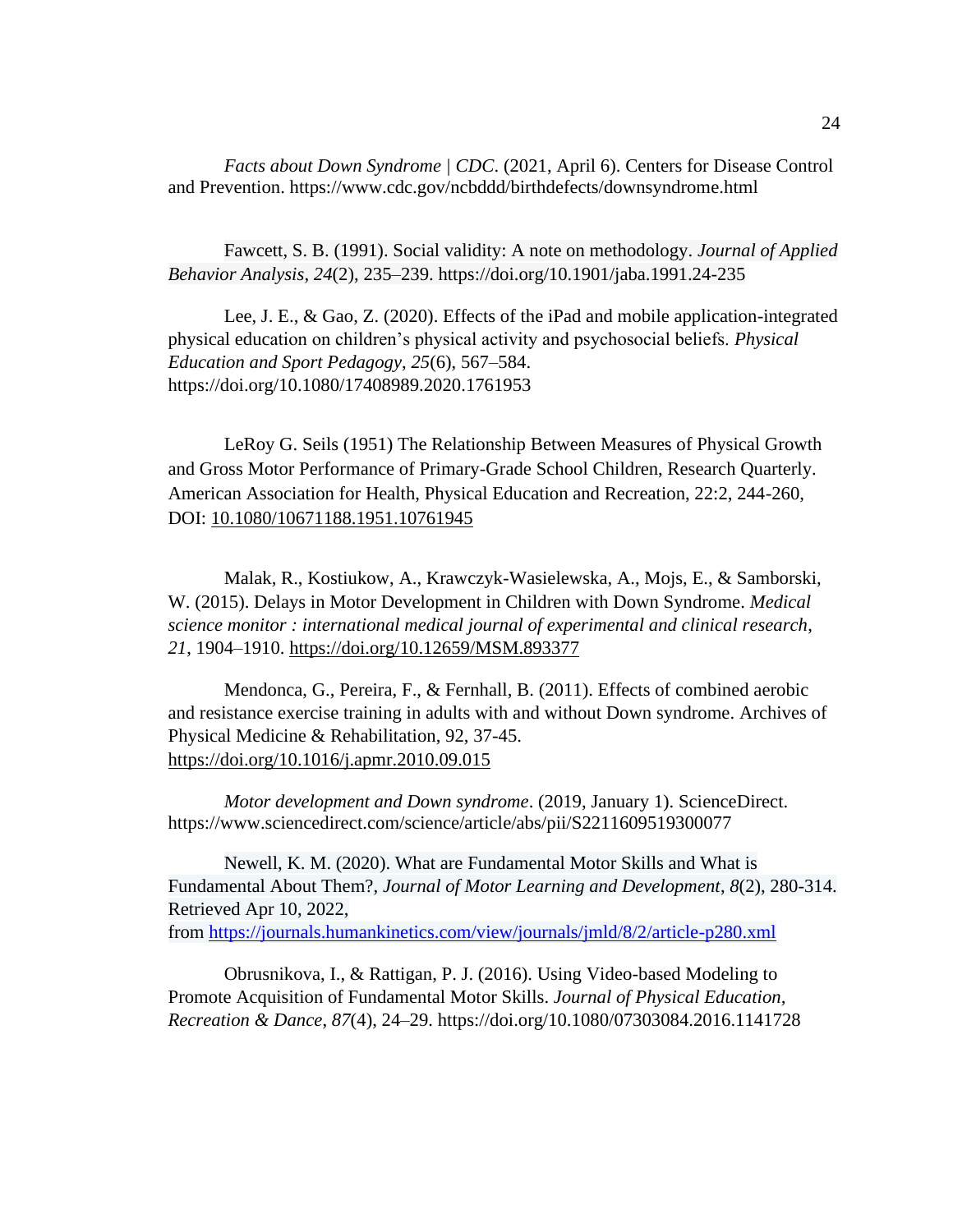Obrusnikova, I., & Cavalier, A. (2017). The effects of video modeling on fundamental motor skill performance of middle school children with intellectual disabilities. Journal of Developmental and Physical Disabilities, 29(5), 757-775. <https://doi.org/10.1007/s10882-017-9554-0>

Park, J., Bouck, E., & Duenas, A. (2018). The Effect of Video Modeling and Video Prompting Interventions on Individuals With Intellectual Disability: A Systematic Literature Review. *Journal of Special Education Technology*, *34*(1), 3–16. https://doi.org/10.1177/0162643418780464 (Park et al., 2018)

Seefeldt, V. (1980). Developmental motor patterns: Implications for elementary school physical fitness. In C.H. Nadeau, Halliwell W.R., Newell, K.M., & Roberts, G.C. (Eds.), Psychology of motor behavior and sport (pp. 314–323). Champaign, IL: Human Kinetics

Sheikh, M., Safania, A. M., & Afshari, J. (2011). Effect of selected motor skills on motor development of both genders aged 5 and 6 years old. *Procedia - Social and Behavioral Sciences*, *15*, 1723–1725.<https://doi.org/10.1016/j.sbspro.2011.03.358>

Shields, Nora & Blee, Fiona. (2012). Physical activity for children with Down syndrome. Voice.

Sport New Zealand. (2012). Fundamental movement skills among children in New Zealand. Wellington, New Zealand: Author

Thelen, E., Bradshaw, G., and Ward, J. A. (1981). Spontaneous kicking in monthold infants: manifestation of a human central locomotor program. *Behav. Neural Biol.* 32, 45–53. doi: 10.1016/s0163-1047(81)90257-0

Thelen, E., and Cooke, D. W. (1987). Relationship between newborn stepping and later walking: a new interpretation. *Dev. Med. Child Neurol.* 29, 380–393. doi: 10.1111/j.1469-8749.1987.tb02492.x

Thelen, E., and Fisher, D. M. (1982). Newborn stepping: an explanation for a "disappearing" reflex. *Dev. Psychol.* 18, 760–775. doi: 10.1037/0012-1649.18.5.760